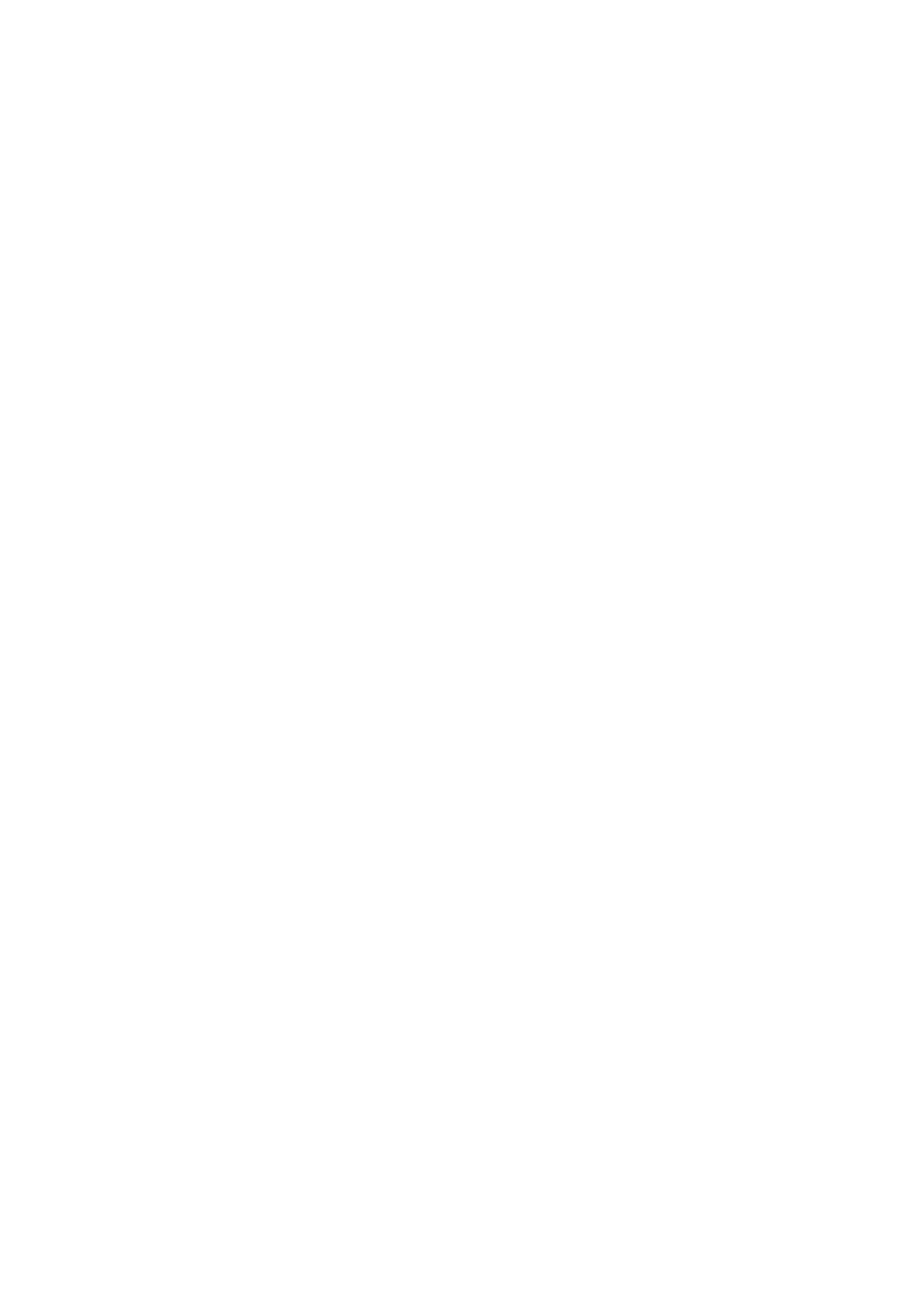BIS Working Papers are written by members of the Monetary and Economic Department of the Bank for International Settlements, and from time to time by other economists, and are published by the Bank. The views expressed in them are those of their authors and not necessarily the views of the BIS.

Copies of publications are available from:

Bank for International Settlements Press & Communications CH-4002 Basel, Switzerland

E-mail: publications@bis.org

Fax: +41 61 280 9100 and +41 61 280 8100

This publication is available on the BIS website (www.bis.org).

© *Bank for International Settlements 2007. All rights reserved. Limited extracts may be reproduced or translated provided the source is stated.* 

ISSN 1020-0959 (print) ISSN 1682-7678 (online)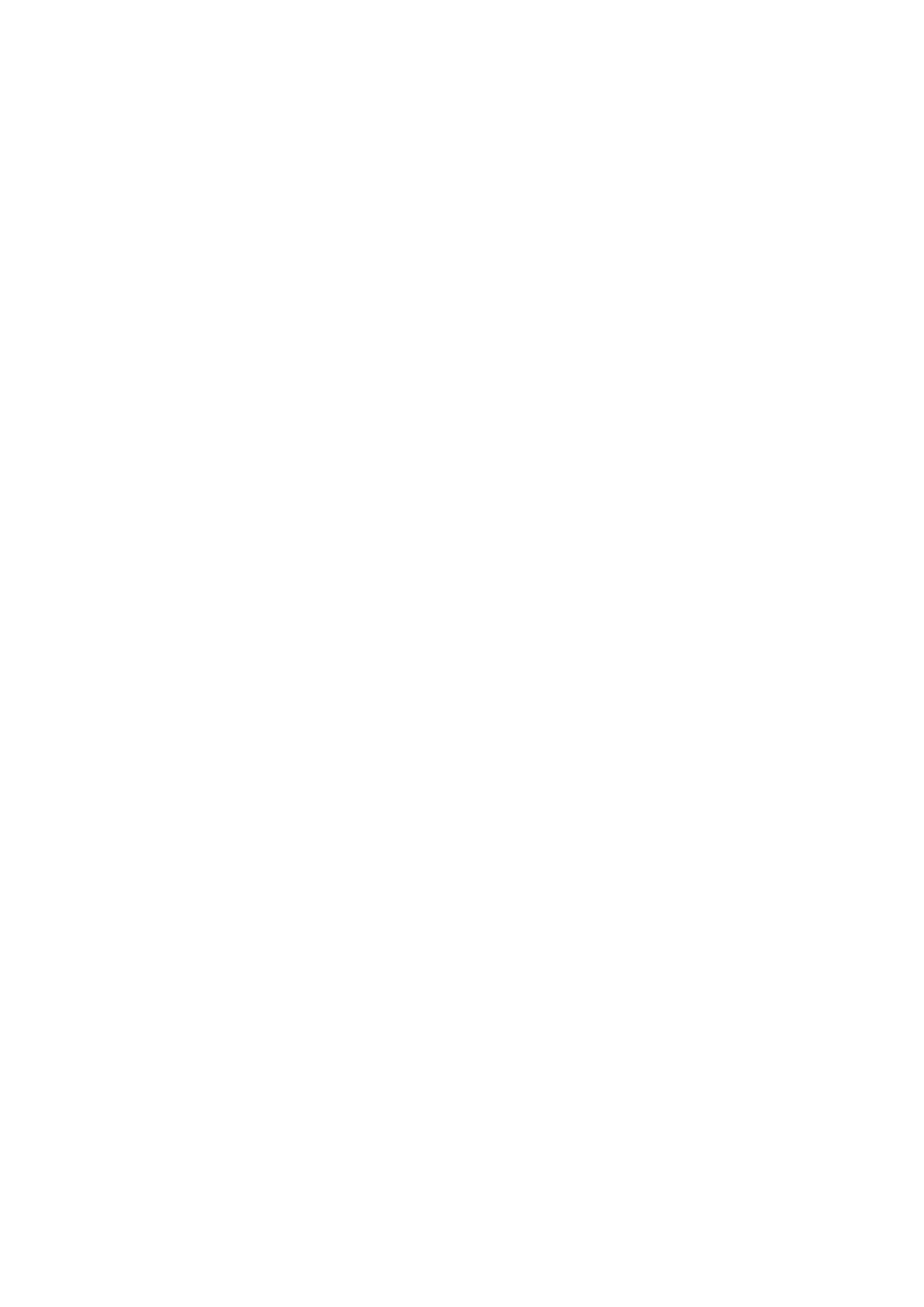## **Abstract**

The paper argues that China's capital controls remain substantially binding. This has allowed the Chinese authorities to retain some degree of short-term monetary autonomy, despite the fixed exchange rate up to July 2005. Although the Chinese capital controls have not been watertight, we find sustained and significant gaps between onshore and offshore renminbi interest rates and persistent dollar/renminbi interest rate differentials during the period of a de facto dollar peg. While some cross-border flows do respond to market expectations and relative yields, they have not been large enough to equalise onshore and offshore renminbi yields.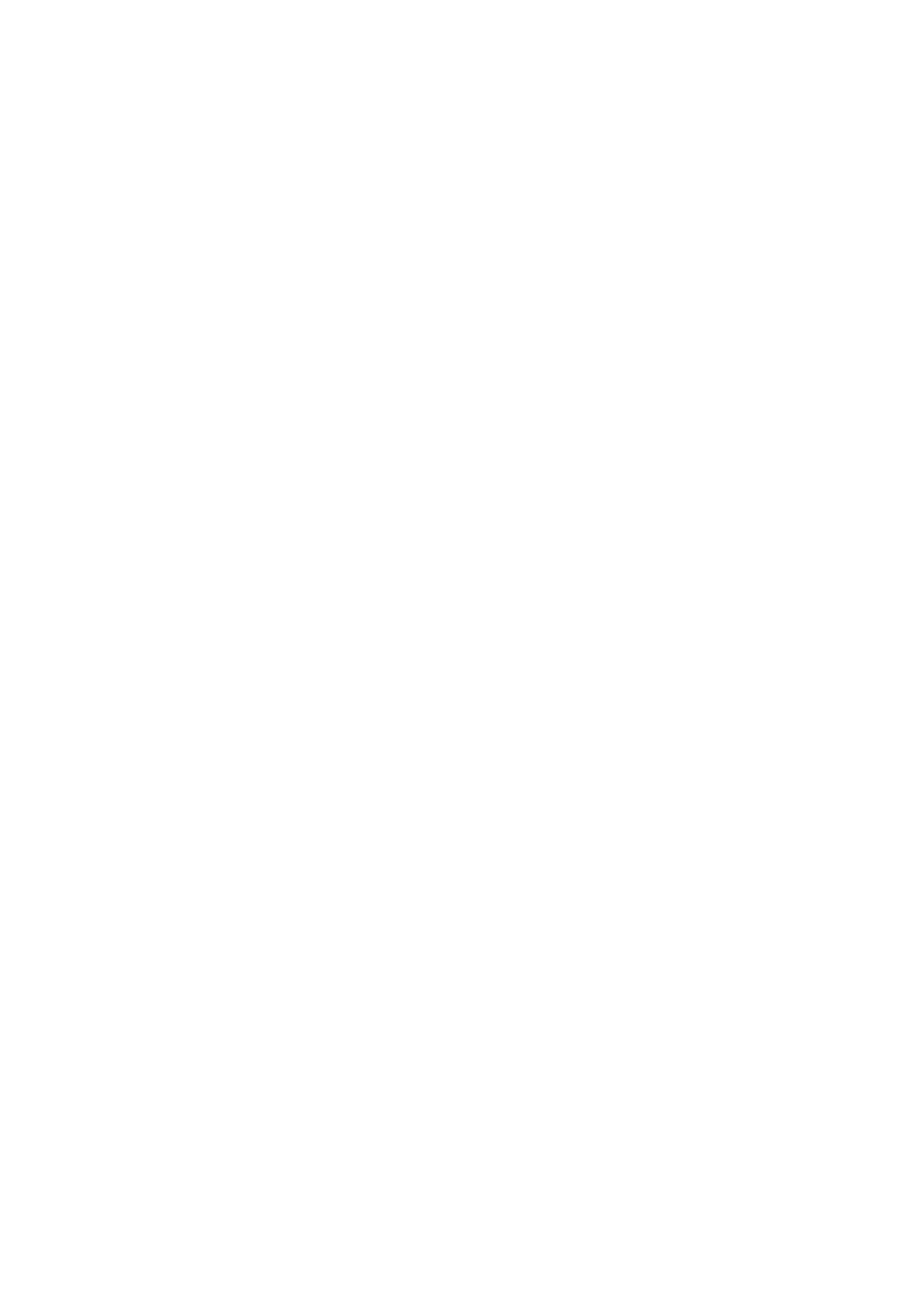**Contents** 

| 1. |                                                                       |                                                                            |  |  |  |  |
|----|-----------------------------------------------------------------------|----------------------------------------------------------------------------|--|--|--|--|
| 2. |                                                                       |                                                                            |  |  |  |  |
| 3. | Price test of capital mobility: onshore and offshore renminbi yields3 |                                                                            |  |  |  |  |
|    | 3.1                                                                   |                                                                            |  |  |  |  |
|    |                                                                       |                                                                            |  |  |  |  |
|    |                                                                       |                                                                            |  |  |  |  |
|    |                                                                       | 3.1.3 An example of cross-border arbitrage on renminbi interest rates 6    |  |  |  |  |
|    | 3.2                                                                   | Onshore-offshore renminbi yield differentials based on three-month Chibor6 |  |  |  |  |
|    | 3.3                                                                   |                                                                            |  |  |  |  |
| 4. |                                                                       |                                                                            |  |  |  |  |
|    | 4.1                                                                   | Interest rate differentials in a period of de facto fixed exchange rates11 |  |  |  |  |
|    | 4.2                                                                   |                                                                            |  |  |  |  |
| 5. |                                                                       |                                                                            |  |  |  |  |
|    | 5.1                                                                   |                                                                            |  |  |  |  |
|    | 5.2                                                                   |                                                                            |  |  |  |  |
|    | 5.3                                                                   |                                                                            |  |  |  |  |
|    | 5.4                                                                   |                                                                            |  |  |  |  |
| 6. |                                                                       |                                                                            |  |  |  |  |
|    | 6.1                                                                   |                                                                            |  |  |  |  |
|    | 6.2                                                                   |                                                                            |  |  |  |  |
|    |                                                                       | 6.2.1 Qualified foreign institutional investor scheme (QFII) 19            |  |  |  |  |
|    |                                                                       | 6.2.2 Qualified domestic institutional investor (QDII) scheme 20           |  |  |  |  |
|    | 6.3                                                                   |                                                                            |  |  |  |  |
| 7. |                                                                       |                                                                            |  |  |  |  |
|    |                                                                       |                                                                            |  |  |  |  |
|    |                                                                       |                                                                            |  |  |  |  |
|    | The spread between onshore yields and NDF-implied offshore yields 25  |                                                                            |  |  |  |  |
|    |                                                                       |                                                                            |  |  |  |  |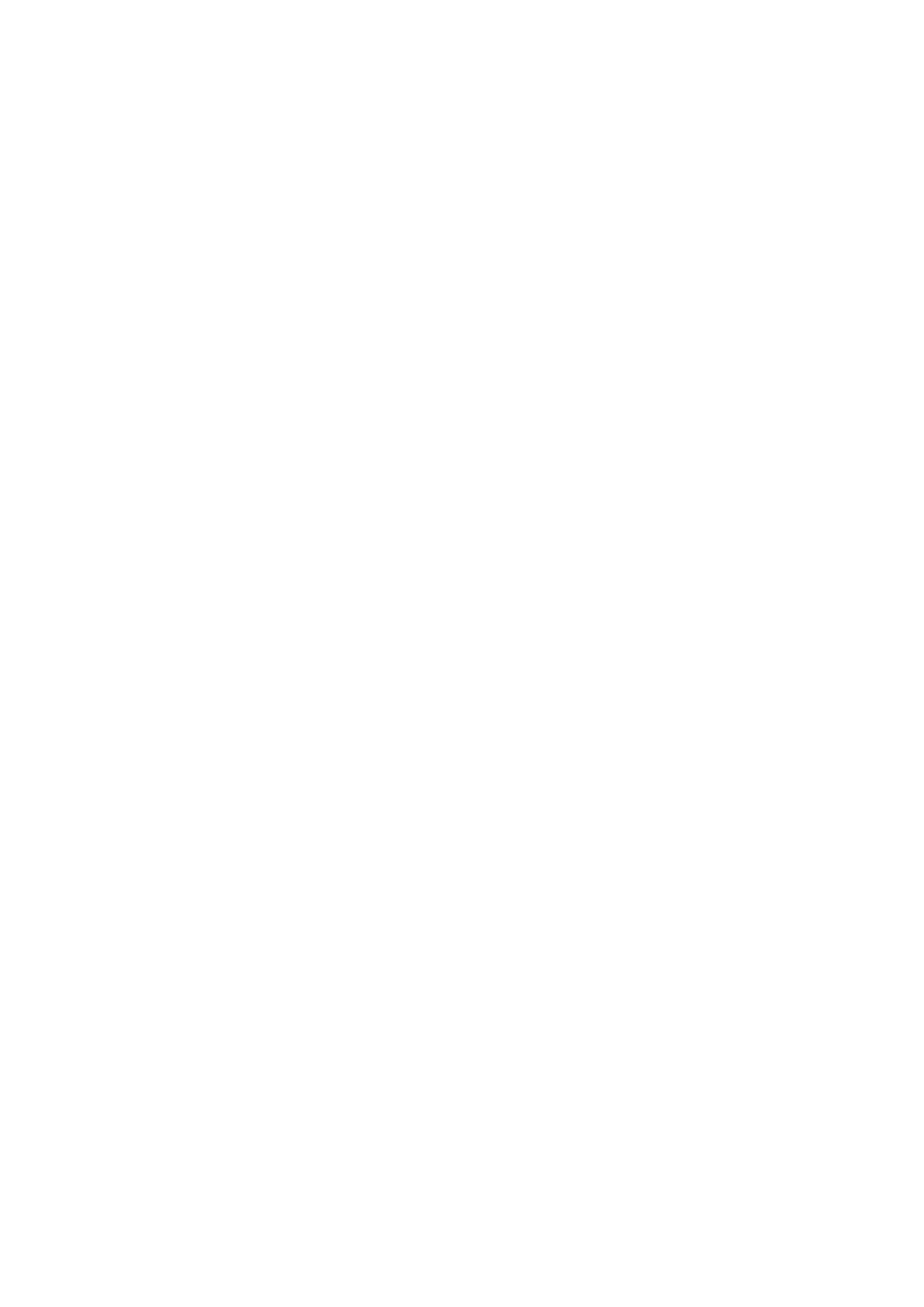## **Do China's capital controls still bind? Implications for monetary autonomy and capital liberalisation**

Guonan Ma and Robert N McCauley<sup>1</sup>

## **1. Introduction**

-

Divergent interpretations of the interaction of monetary and foreign exchange policies in China often arise from different assumptions regarding the efficacy of capital controls. At one extreme is the view that capital controls merely change the form of capital flows without altering their magnitude. On this interpretation, pegging the exchange rate or closely managing its path implies that China imports its monetary policy and lacks control over domestic short-term interest rates. At the other extreme is the view that capital controls are still effective or binding enough to allow short-term interest rates to be set domestically, even though the exchange rate is managed. The contrasts between these views sharpen in the context of growing cross-border flows under both the current and capital accounts over the past 10 years.

Different views on the status quo also inform the interpretation of the likely results of further liberalisation of capital flows. Again, at one extreme, this would just unevenly lower transactions costs and thereby alter the mix of cross-border capital flows, but without necessarily affecting their total volume. On this interpretation, capital account liberalisation might be of interest to specialists in international finance, but not to those who follow the Chinese macroeconomy. At the other extreme, capital account liberalisation would influence both the scale and composition of capital flows and ultimately force a choice between exchange rate management and an independent monetary policy.

This paper examines both price and flow evidence to determine how effective China's capital controls have been in the past and remain at present. We put the analysis of prices first because it provides the most telling evidence on the question. Our basic conclusion is that sustained interest rate differentials argue that Chinese capital controls have continued to bind, despite the responsiveness of cross-border flows to price signals in an increasingly open economy. These observed differentials cannot in our view be plausibly accounted for by liquidity or credit factors. Even the narrowing of these differentials since the unpegging of the renminbi in July 2005 leaves them at substantial levels. If capital controls still bite, future liberalisation is likely to proceed incrementally in order to accommodate a shifting balance of exchange-rate, and financial- and monetary-stability objectives.

In this paper, we define monetary autonomy narrowly in terms of the government's ability to set short-term domestic interest rates. Such a definition may be appropriate to many industrial countries where monetary policy has confined itself to setting a short-term interest rate. In fact, China's monetary policy employs a wide variety of other instruments, including setting administered deposit and minimum lending rates as well as quantitative measures like reserve requirements, lending quotas, window guidance and administrative restrictions on investment. Such measures could give China's monetary policy room for manoeuvre even

<sup>1</sup> The authors wish to thank participants at the Seoul "China and emerging Asia: reorganising the global economy" conference of 11-12 May 2006, the Bellagio "New monetary and exchange-rate arrangements for East Asia" conference of 22-27 May 2006 and a BIS seminar for their comments. Special thanks go to Claudio Borio, George M von Furstenberg and Yu Yongding. The views expressed are the authors' and not necessarily those of the Bank for International Settlements.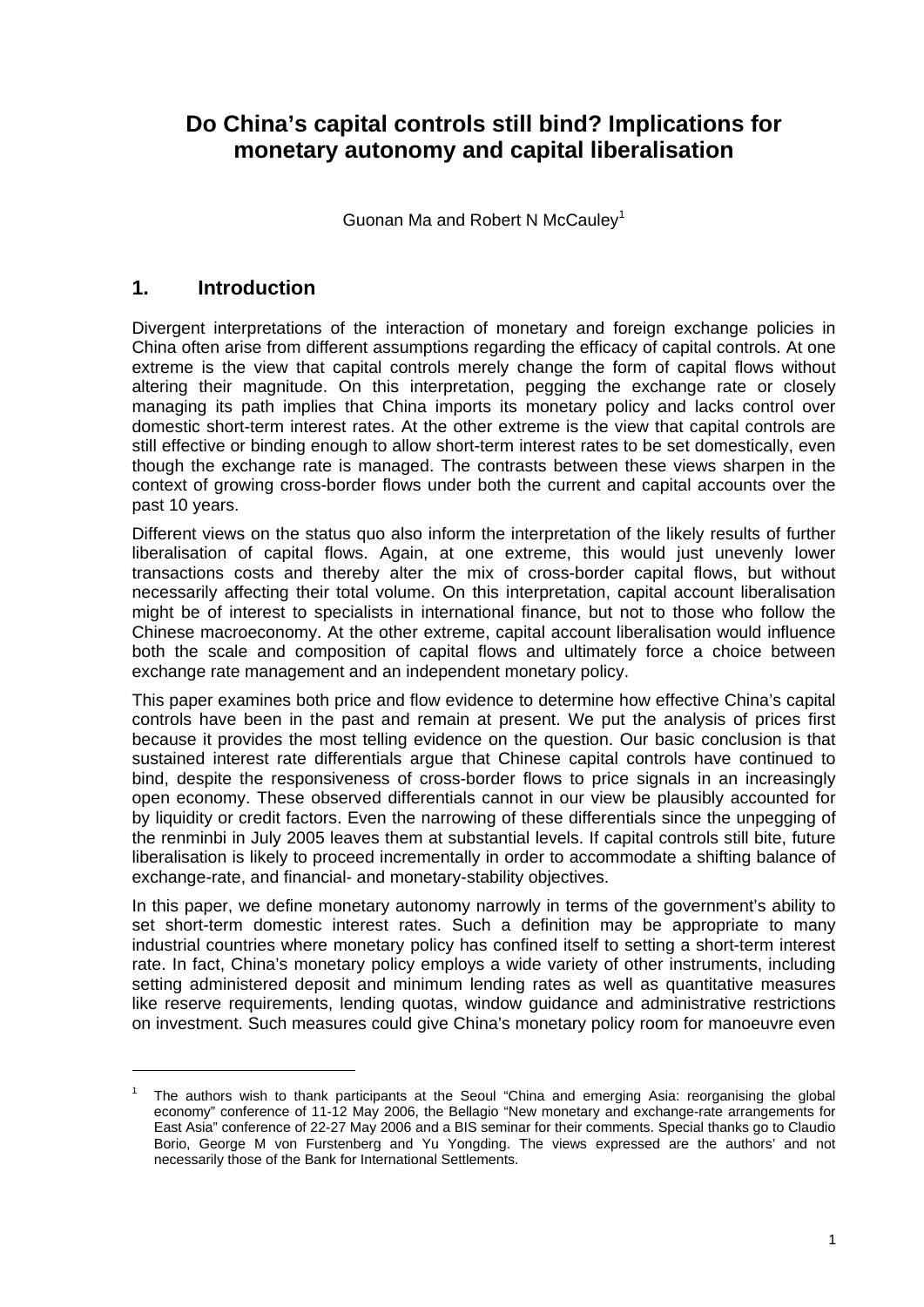if its short-term interest rates were tightly constrained by the exchange rate policy. Thus, a finding that short-term interest rates are not tightly constrained implies a fortiori monetary independence in the broader sense that is more relevant in the case of China.

In what follows, Section 2 describes the increasing openness of the Chinese economy to cross-border flows as background for both price and flow analysis to follow. Then Section 3 reviews and updates the price evidence that capital controls are still binding. In particular we test whether onshore and offshore renminbi interest rates are substantially the same. Recognising the practical difficulty of drawing appropriate comparisons given the low level of development of money markets in China, we introduce a comparison based on a newly introduced liquid instrument, the People's Bank of China (PBC) bill. Section 4 examines the gap between renminbi and US dollar short-term interest rates during the period of de facto dollar pegging of the renminbi between the mid-1990s and July 2005, arguing that these rates converged as China's inflation fell from double-digit levels in the early 1990s and not evidently since. Section 5 demonstrates the responsiveness of various measures of capital flows to interest-rate differentials and exchange-rate expectations. Section 6 discusses challenges to China's capital account liberalisation. The last section concludes.

## **2. Growing cross-border flows vis-à-vis China**

China's capital control regime has two important features. First, capital controls tended to be tighter for cross-border flows thought to be more volatile than for more stable flows. Second, the regulatory regime over time has shifted from one biased against outflows towards one managing two-way cross-border capital flows in a more balanced fashion. Related to the latter is the tendency for policymakers to systemically "lean against the wind" in the sense that control measures over outflows are strengthened to resist depreciation pressures on the exchange rate and vice versa. While such a discriminated control regime may complicate any analysis, more stringent control measures over short-term flows to resist prevailing market pressures would highlight short-term interest rates as a useful measure of the efficacy of capital controls.

One factor conditioning the efficacy of capital controls is the size of external flows. Despite continued capital controls, the past two decades have witnessed a rapid rise in China's cross-border flows on both the current and capital accounts. As a percentage of GDP, China's gross cross-border flows more than quintupled to above 120% in 2005 from less than 20% in 1982 (Graph 1), with a noticeable acceleration in the 1990s. Also, notwithstanding the remarkable expansion of gross current account flows, China's capital account flows have been gaining relative importance.<sup>2</sup> In 2005, gross capital account flows represented one third of China's total gross cross-border flows, compared with just 13% in 1982 and 25% in 1990.<sup>3</sup> i.

The backdrop of growing cross-border flows suggests that the Chinese economy has grown more open and integrated into the global economy and thus more prone to influences from global markets. In particular, larger external flows point to more potential opportunities to

 $\overline{a}$ 

<sup>2</sup> Lane and Milesi-Ferretti (2006) find that China's stock of international assets and liabilities has barely kept pace with the global stock, in contrast to China's growing share of global GDP and international trade. They compare asset/liability stocks to GDP flows, while we compare two types of international flows. On our measure, China's financial integration is outpacing its trade integration.

<sup>3</sup> Gross capital account flows are likely underestimated relative to gross current account flows because some capital flows take the form of current account transactions in order to avoid official restrictions (see below). Also, most reported bank-related gross flows represent changes between two dates and do not capture any intervening gross flows.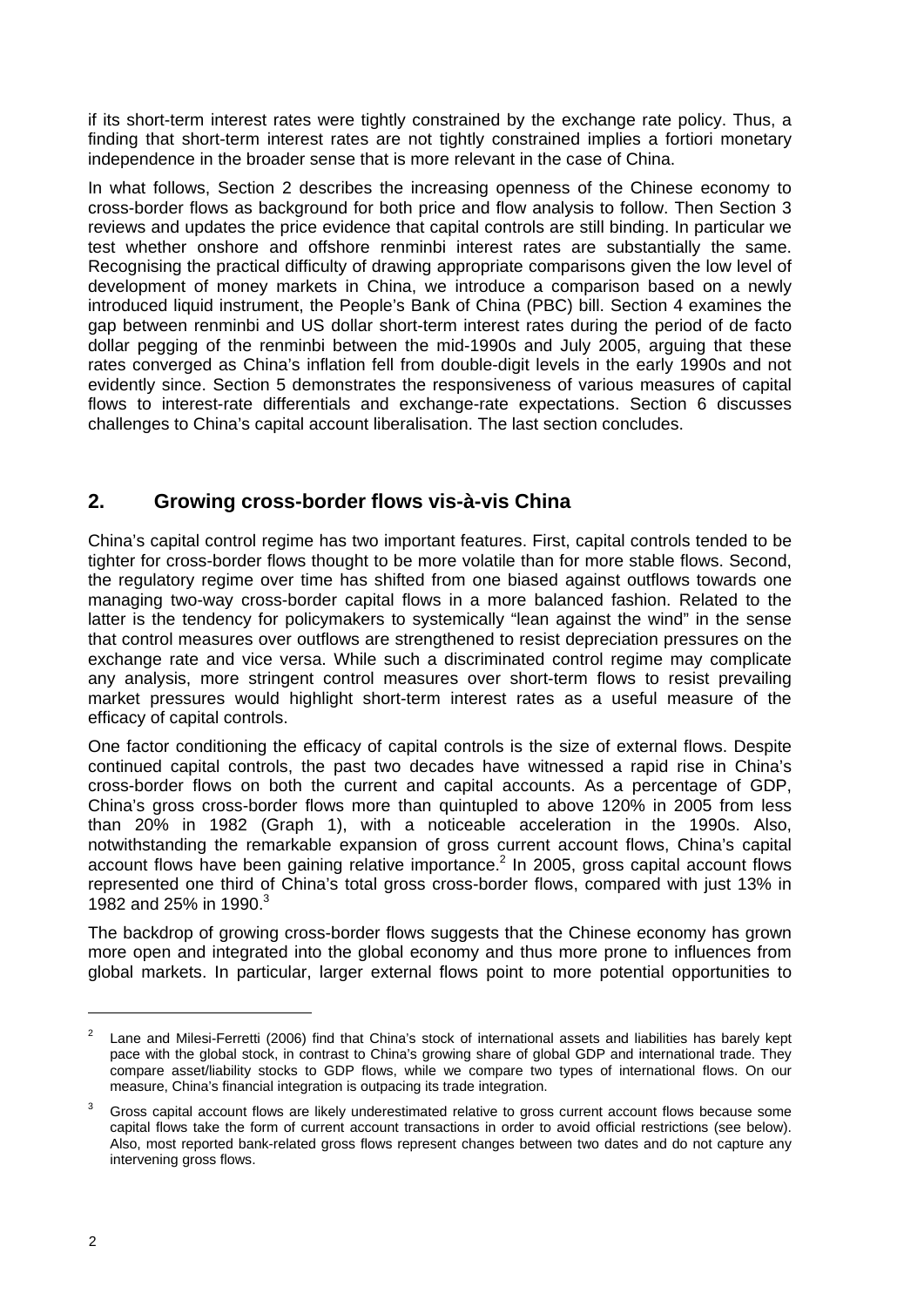avoid and to evade capital controls. This in turn puts into question the efficacy of capital controls, with implications for both monetary autonomy, financial stability and future capitalaccount liberalisation.

Growing trade and financial openness, however, does not support an immediate conclusion about the efficacy of capital controls. In particular, even large and highly responsive crossborder flows may limit without gutting capital controls, just as small and stable flows need not imply effective controls. A more direct and stringent test of capital control effectiveness is whether substantial cross-border arbitrage opportunities persist for a considerable period of time. Such a test, based not on flows but on onshore and offshore prices, can also indicate how the effectiveness has varied over time. When price and flow measures are consistent with each other, one may arrive at an easy conclusion regarding capital mobility, but when they point in different directions, price evidence should be given more weight. In what follows, we examine both measures but put more weight on the price measures in gauging the degree of capital mobility.



## **3. Price test of capital mobility: onshore and offshore renminbi yields**

This section analyses the combination of onshore renminbi interest rates, offshore US dollar rates and non-deliverable forward (NDF) exchange rates to test for capital mobility between China and the offshore financial markets. The null hypothesis is that there are no substantial differences between renminbi interest rates onshore on the one hand and those implied by the offshore NDFs in conjunction with US dollar Libor on the other. $4$  The methodology of estimating such onshore/offshore renminbi yield gaps is based on Ma et al (2004), as detailed in Appendix 1. The idea is that large and persistent onshore/offshore yield gaps suggest significant cross-border market segmentation and thus binding capital controls; but

<sup>4</sup> For related literature on capital mobility and controls, see Frankel (1992) and Otani and Tiwari (1981). Capital controls are also discussed in the contexts of liberalisation sequence (Frankel (2006), Prasad et al (2005)) and financial contagion (Kawai (2003)). An overview of the Asian NDF markets can be found in Ma et al (2004) and Debelle et al (2006).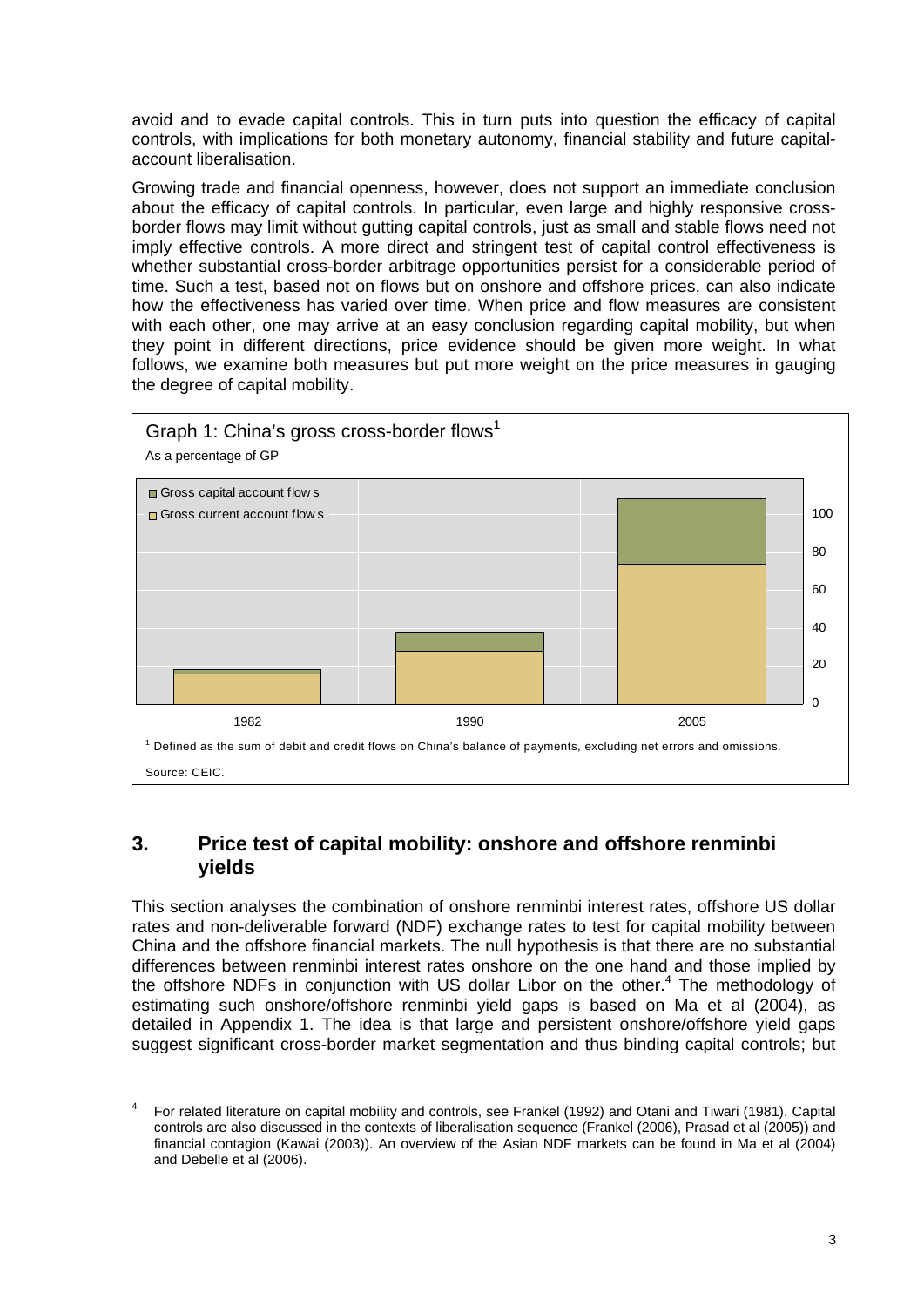occasional small gaps do not necessarily imply ineffectiveness of capital controls. We interpret the evidence as supporting the alternative hypothesis of there being an economically substantial gap between on- and offshore renminbi yields. Acceptance of this hypothesis favours the view that capital controls in China have so far remained binding.

#### **3.1 Measuring onshore and offshore renminbi yield differentials**

Especially in the case of relatively less developed money and foreign exchange markets, instruments must be chosen carefully to perform this test. Care must be exercised in the dimensions of maturity, liquidity and credit. Ideally, one wants to compare instruments of identical maturity, enjoying the same liquidity, that are issued by the same private parties, usually banks. An appropriate comparison would be between the yields on large US dollar certificates of deposit in New York versus yields on US dollar deposits posted in London by the top-rated banks that report to the British Bankers Association (BBA). Such a comparison is often based on the three-month maturity that is very representative of both domestic and offshore yields. The banks involved in the comparison are quite similar in their double-A credit standing.

## *3.1.1 Liquidity considerations*

In the case of China, the challenge in practice has come from getting a reasonable match between a representative renminbi money market yield, on the one hand, and the NDF rate, on the other. In particular, the interbank renminbi money market trades with greatest liquidity at very short maturities – overnight to seven days, while the NDF market trades with greatest liquidity at longer tenors of three months to one year.

This paper improves on the previous estimates of onshore/offshore renminbi yield gaps in the dimension of liquidity (Ma et al (2004)). The latter traded off the above considerations and chose to compare the three-month China interbank offered rate (Chibor) yield to the three-month NDF.<sup>5</sup> This comparison stretched to a relatively long and illiquid maturity in the domestic money market, on the one hand, and took a relatively short maturity in the offshore market, on the other. Here, we update these earlier measures as well as complement the earlier analysis with a new comparison based on a different pair of instruments. In particular, we also compare the weekly auction rates for PBC one-year bills available since 2004 to the one-year NDF. This choice compares liquid instruments in both markets, although it introduces possible credit differences between the sovereign bill and the bank NDF or deposit (see below).

Liquidity across the two markets matches well at the one-year tenor. The PBC issued CNY1.2 trillion (about \$150 billion) of its one-year bills in 2005 out of a total bill issuance of CNY2.8 trillion, for an average weekly issuance of about \$3 billion equivalent.<sup>6</sup> In January-March 2006, issuance ranged between CNY40 and CNY120 billion per week. In the NDF market, the one-year is reportedly the most traded maturity (Ma et al (2004), Debelle et al (2006)).

The less liquid the instruments that are used to arbitrage onshore and offshore yields, the less telling are small observed yield differences. One can think of an arbitrage tunnel inside which further arbitrage transactions are not profitable, given bid-ask spreads and any tendency for flows of orders to move the market. The upshot is that a finding that capital

<sup>5</sup> The PBC introduced a new set of benchmark interbank money market reference rates, Shanghai interbank offered rates (Shibor), in January 2007.

<sup>6</sup> *China Money*, 2006, no 2, p 76.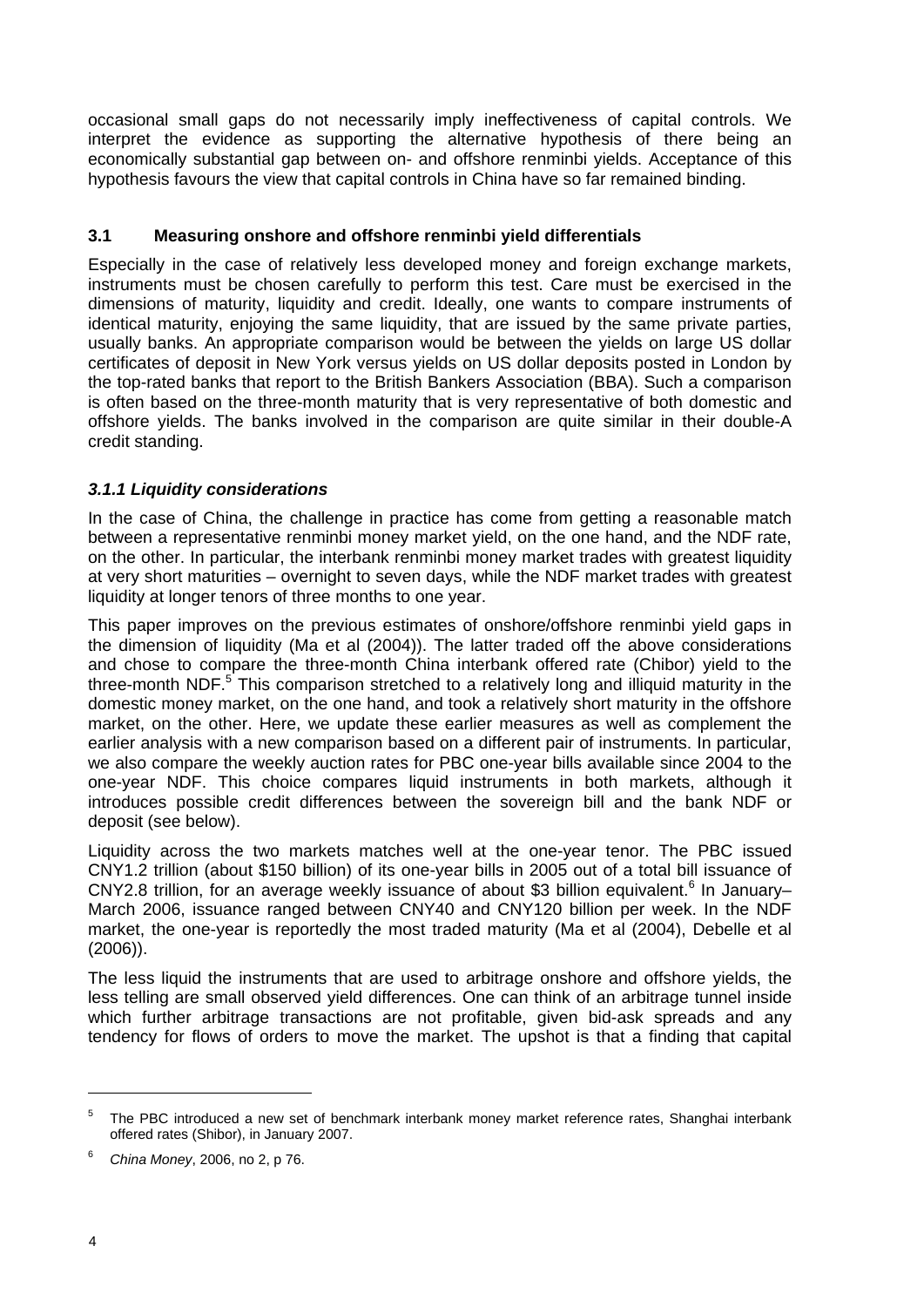controls are ineffective could well be consistent with observed yield gaps of, say, 25 basis points or less.

## *3.1.2 Credit considerations*

With regard to credit, comparing sovereign and bank yields on onshore and offshore instruments, respectively, is problematic in principle, but in practice it does not skew the comparison substantially. Credit default swaps suggest that the credit standing of China attracts an insurance payment of only a handful of basis points more than that of the major international banks that form the US dollar Libor panel (Table 1). Since offshore renminbi rates were lower than the onshore PBC bill yield in the period 2004–06, the mixing of sovereign and bank credit does widen the estimated yield gap for this period, thus favouring the finding that capital controls are effective. But as we shall see below, the scale of the estimated yield differences of 100 to 400 basis points dwarfs the 5–basis–point credit difference.

With our earlier comparison of Chibor and offshore yields, credit differences actually tended to reduce the absolute value of the observed yield differentials over much of the sample period. In 1999–2001, highly rated banks dealing offshore under international law paid higher (implied) yields than did domestic Chinese banks dealing onshore. Taking into account the credit difference would only have widened the gap.

## Table 1 **Credit default swap rates for People's Republic of China and British Bankers Association's Libor panel banks**

| <b>Issuer</b>                  | Low | <b>High</b> | Average |
|--------------------------------|-----|-------------|---------|
| People's Republic of China     | 5.4 | 27.6        | 11.2    |
| US dollar Libor panel members: |     |             |         |
| <b>Bank of America</b>         | 2.7 | 24.6        | 6.8     |
| <b>Barclays</b>                | 5.0 | 9.0         | 6.9     |
| Citibank                       | 1.9 | 15.5        | 4.7     |
| <b>HBOS</b>                    | 1.8 | 9.0         | 4.5     |
| <b>HSBC</b>                    | 2.2 | 9.8         | 4.2     |
| JPMorgan Chase                 | 1.3 | 23.0        | 4.9     |
| Lloyds                         | 1.9 | 6.5         | 3.4     |
| <b>BMTU</b>                    | 6.8 | 63.0        | 19.0    |
| Norinchukin                    | 5.8 | 20.0        | 9.4     |
| Rabobank                       | 3.4 | 11.9        | 5.9     |
| Royal Bank of Scotland         | 2.7 | 6.2         | 4.0     |
| Royal Bank of Canada           | 2.0 | 11.4        | 5.1     |
| <b>UBS</b>                     | 1.9 | 7.3         | 3.5     |
| WestLB                         | 2.8 | 22.8        | 6.9     |
| Average across banks           | 3.0 | 17.1        | 6.4     |
| Source: Markit.                |     |             |         |

At the one-year maturity in 2004–06, in basis points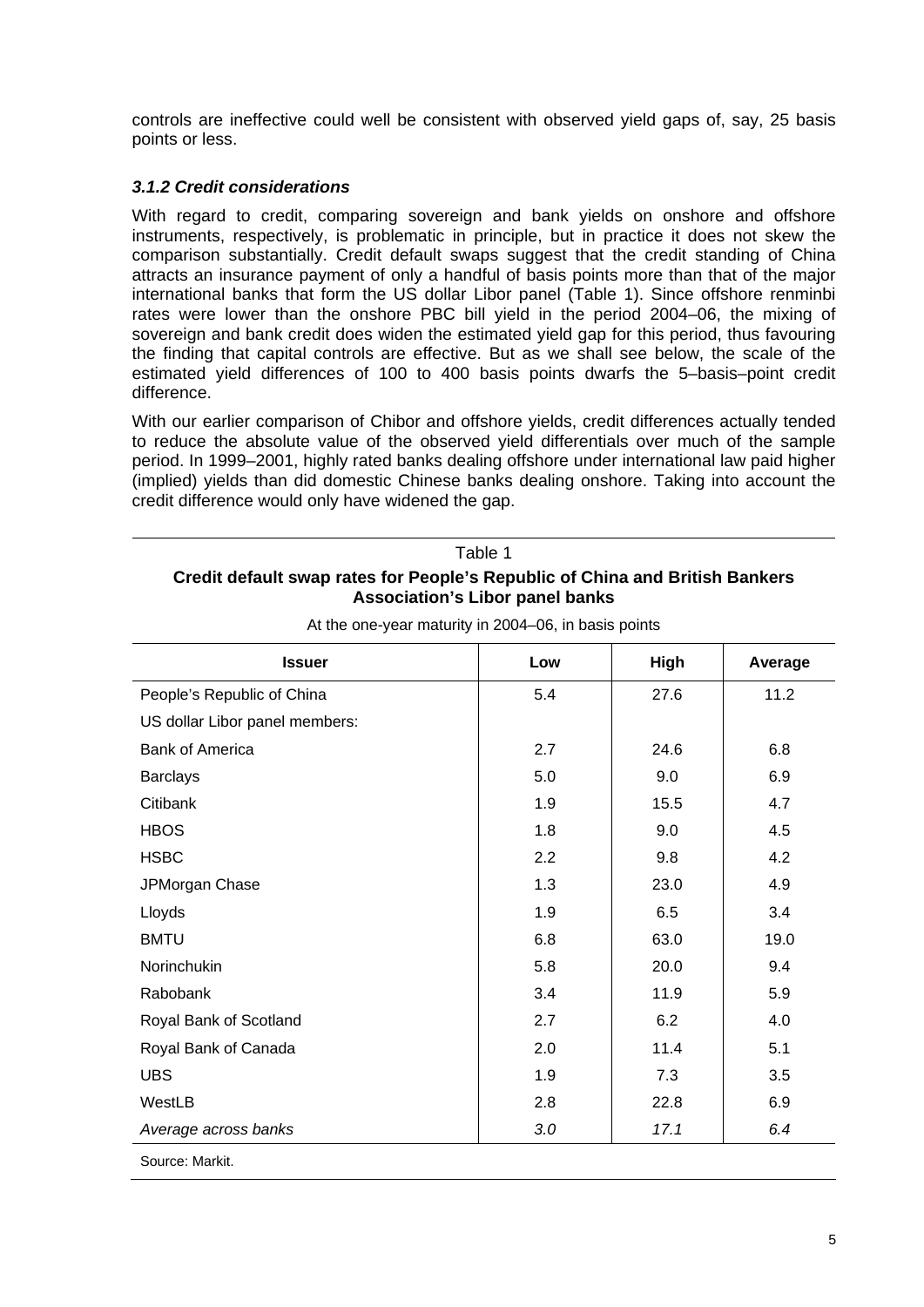#### *3.1.3 An example of cross-border arbitrage on renminbi interest rates*

Before examining the data, it might be useful to consider a particular example of an arbitrage transaction at the one-year tenor by a multinational firm with a profitable operation in China. Since September 2003, the offshore speculative demand to be long in renminbi has given the treasurer of such a firm a strong incentive in effect to hold renminbi onshore and to sell them forward offshore (ie lending renminbi onshore and borrowing them offshore).<sup>7</sup> One way of constructing such a position is for the affiliate in China not to convert renminbi into dollars in order to remit a dividend to its parent outside China. Instead the funds are retained in renminbi and invested in the Chinese money market. The yield on the one-year deposit is proxied by the PBC bill rate (one can think of a bank taking the funds in trust and investing in the PBC bill). Thus, renminbi funds have been lent onshore.

Simultaneously, the affiliate borrows dollars at one-year Libor, replacing the cash flow of the unpaid dividend from China, and sells renminbi one year forward against US dollars, say to a hedge fund. This combination of dollar borrowing and forward position amounts to borrowing renminbi offshore and converting the proceeds into dollars, and the rate of interest paid is (by construction) the relatively low NDF-implied renminbi yield. At the year-end, the renminbi invested onshore can be sold for dollars at the then prevailing spot exchange rate that is also used to determine any profit or loss on the NDF, leaving the firm with the arbitrage gain between the interest rate in the Chinese money market and the lower offshore yield. Thus, by lagging a current dollar payment, namely the profit repatriation, the firm has in effect acquired a long renminbi position and locked in a gain by selling it offshore. $8$ 

One of the useful features of this example is that it shows that arbitrage between the onshore money market and the offshore forward market is not limited to banks. Of course, not all foreign firms operating in China are profitable; some have entered joint ventures that may constrain such arbitrage and not all would be willing to increase their balance sheet in China. Nevertheless, such corporate opportunities are telling because otherwise a failure of interest rates to be equalised could be taken to be merely a symptom of the inefficiency of Chinese banks. Instead, the profit opportunities present themselves to global companies that can be presumed to bring to China efficient treasury operations and indeed the benefit of having operated within and around capital controls in other economies.

#### **3.2 Onshore-offshore renminbi yield differentials based on three-month Chibor**

As noted, our earlier analysis compared a domestic interest rate, the so-called three-month Chibor, to the offshore renminbi rate implied by three-month NDFs and dollar Libor. We found economically very significant differences. Graph 2 compares the three-month yield gap for the renminbi with Asian peers for the periods 1999–2001 and 2002–04. The absolute value of the gap between renminbi yields onshore and offshore averaged 250–300 basis points in the five years to early 2004. This placed China in the middle of our sample and indeed is very wide compared to the onshore-offshore differential of 50–100 basis points for the Korean won over the same period and a gap of 20–30 basis points observed for the yen before capital controls were lifted in the early 1980s (Otani and Tiwari (1981)). The narrowing

 $\overline{a}$ 

<sup>7</sup> Concessionary income tax levels for foreign invested firms in China are not far from the generally low corporate tax rates in Hong Kong and their combination would not obviously materially alter the arbitrage incentive described here. Local Chinese tax codes may also distort incentives for retained earnings and dividends. Nevertheless, as far as we can tell, there were no major corporate tax regime changes during the period under study.

<sup>8</sup> An opposite case could be considered for the earlier period in the wake of the Asian crisis. A multinational firm in China could profit from a short-onshore, long-offshore renminbi position. If it could borrow renminbi onshore, it could accelerate dollar payments to an affiliate abroad and buy renminbi forward against dollars offshore.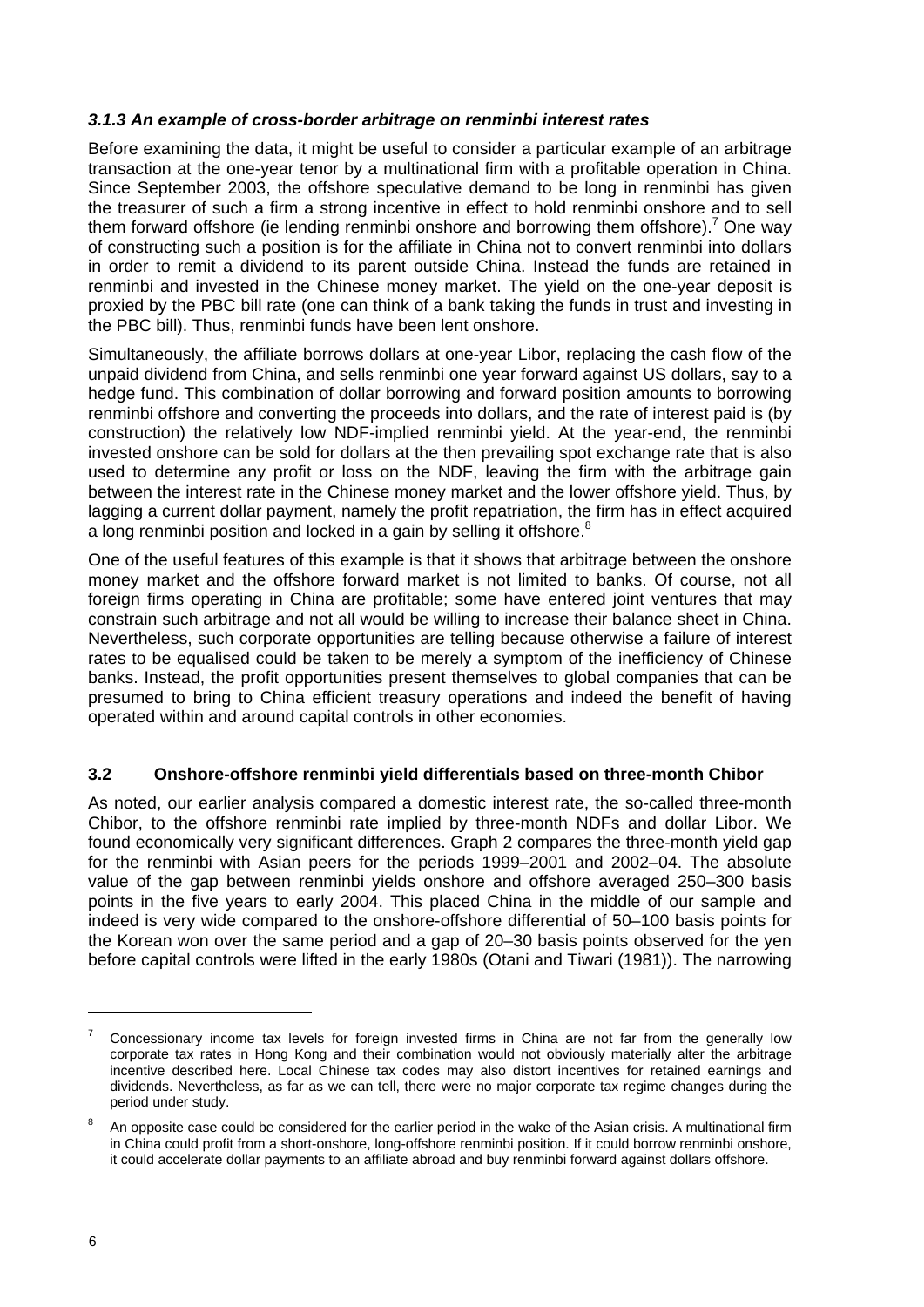of the differentials in 2002–04 was in fact less evident in the case of China than for most of the other Asian currencies.

An updated estimate of the yield gap for 1999–2006 reveals an even bigger average gap of 310 basis points in absolute value and also suggests several distinct phases of market conditions (Graph 3). In general, if controls bind, one would expect offshore rates above onshore rates when market participants are positioning for renminbi weakness and the net direction of flows of funds is outward; conversely offshore rates would fall below onshore rates when positioning favours renminbi strength and funds are seeking to enter China. In the period from the Asian financial crisis to early 2001, the weight of offshore positioning was in the direction of a weakening renminbi, resulting in higher yields offshore. This was consistent with China's foreign exchange reserves growing more slowly than would be suggested by the reported current account and net direct investment balances (see Section 5). Then followed a period of smaller differences during 2001-02 that saw offshore rates below those onshore but with a gap less than 150 basis points. This period featured more balanced positioning on the renminbi. With the intensification of public pressure from trading partners on China's exchange rate policy in September 2003, however, offshore yields dropped substantially below their onshore counterparts. The weight of offshore positioning was in the direction of a strengthening renminbi. As Chinese companies converted dollar holdings or borrowings into renminbi, reserve growth accelerated, far exceeding the pace that could be explained by the current account surplus and direct investment inflows (see Section 5). The average yield gap widened to more than 360 basis points during January 2003 to April 2006. The gap reached a peak of 800 basis points in mid-2005 when the implied offshore yield fell well below zero.<sup>9</sup> But since the July 2005 policy change, the yield gap has narrowed markedly to less than 200 basis points.

The principal message based on both our previous and more updated estimates of threemonth tenor of the Chibor and renminbi NDF is that the onshore/offshore gap in the renminbi yields has been persistently substantial in absolute terms and its sign has been consistent with prevailing market pressures. In other words, hitherto, China's capital controls have prevented sufficient cross-border arbitrage to equalise onshore and offshore short-term yields.

<sup>9</sup> Negative nominal interest rates implied by the pricing of forward exchange rates are not prima facie evidence of an inefficient market. It might be recalled that, during the period of zero yen interest rates, fractionally negative interest rates in yen were implied by yen/dollar swaps. What kept the negative interest rate only fractionally negative was foreign banks' parking the yen funds in non-interest-bearing current accounts at the Bank of Japan. The analogy is imperfect because the negative interest rate in yen available to foreign banks reflected the credit standing of the Japanese banks and their need to raise dollars. But the analogy is useful in that it highlights the fact that in the Chinese case controls prevented non-residents from obtaining interestbearing or even non-interest-bearing long positions in the renminbi onshore, so some were willing to pay interest on long forward positions offshore.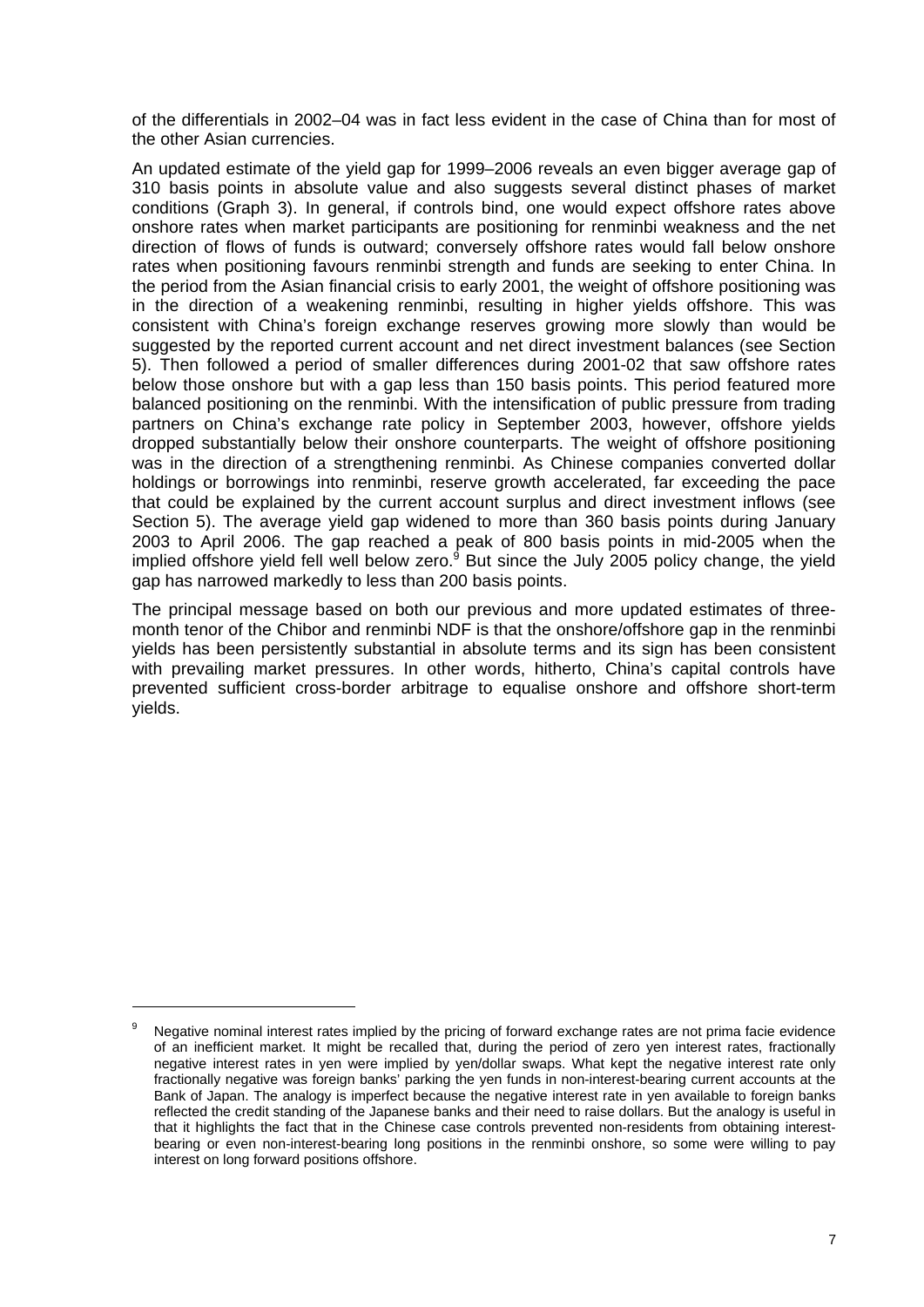



## **3.3 Onshore-offshore renminbi yield differentials based on PBC bills**

The above finding that offshore renminbi yields have traded consistently below those onshore over the past two years is confirmed by another test based on a newly available and more liquid benchmark money market yield in renminbi in China. As noted above, the introduction of a weekly auction of PBC bills in early 2004 has provided an alternative basis for comparison of domestic renminbi money market yields with the renminbi yields implied by the NDFs traded offshore. This more telling and updated test, covering the two and half years between April 2004 and November 2006, produces a much smoother estimate of the yield gap, consistent with better liquidity in both markets (Graph 4).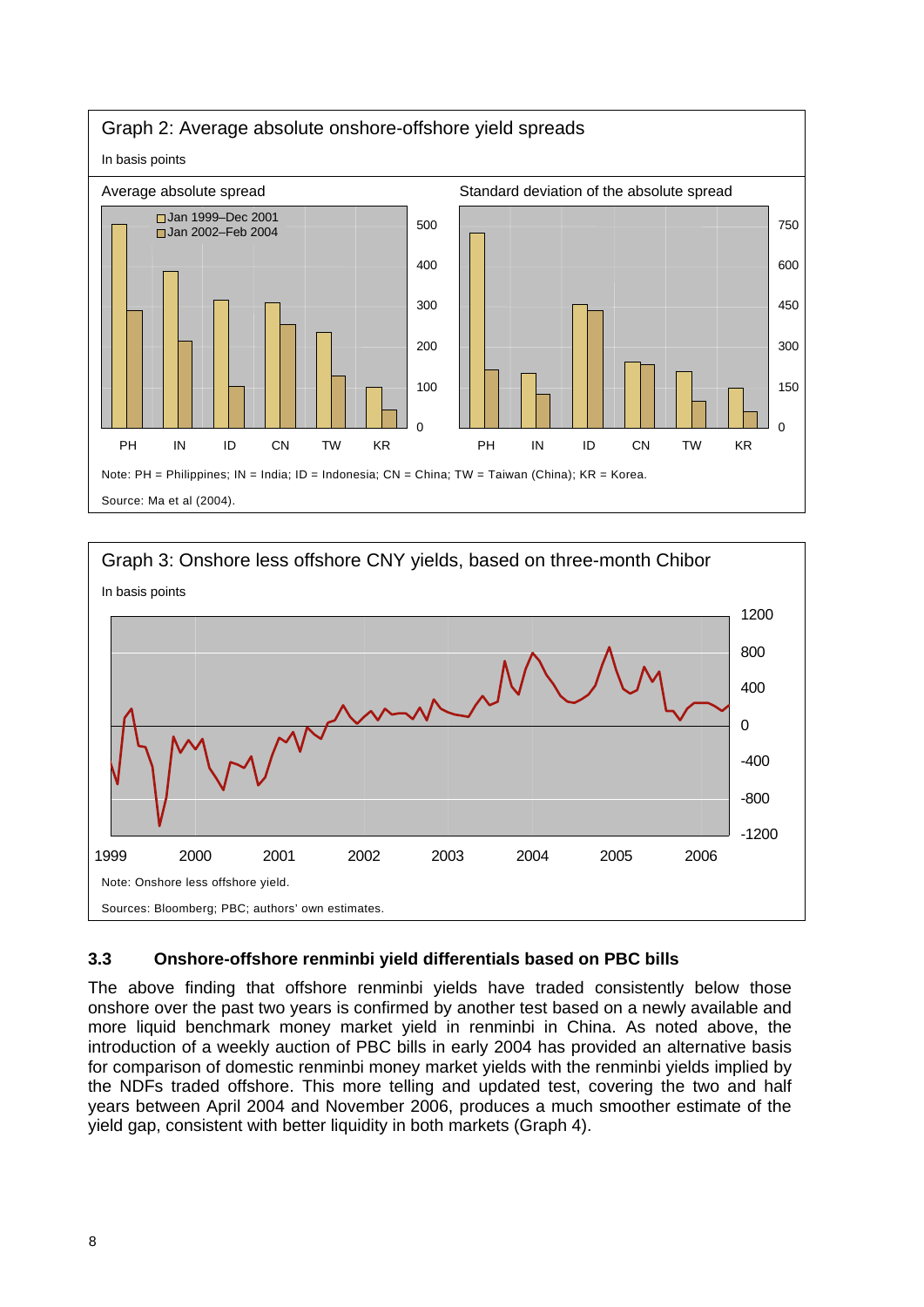

This more refined and updated test based on trading in liquid market segments offers further evidence of binding controls. During the period April 2004 to November 2006, the one-year PBC bill yielded on average 250 basis points more than the yield implied by the offshore NDF. These 250 basis points compares to an average of 320 basis points based on the three-month Chibor. Both suggest two distinct phases in the yield gaps since April 2004. Before the July 2005 policy move, the gap was wider and more volatile, reacting to policy comments and market rumours. The average spread for this first phase was more than 400 basis points on both estimates. After the July 2005 policy shift, the yield gap has shrunk to 100–200 basis points for three-month Chibor and the one-year PBC bill auction yields.

It is remarkable that the onshore-offshore interest differential narrowed sharply in the wake of the July 2005 policy change and has remained quite stable since. How should this recent convergence of offshore to onshore renminbi yields be interpreted? Those observers with a prior conviction that capital controls lose effectiveness in the presence of growing crossborder flows can read the reduction of the onshore-offshore renminbi interest rate differential as demonstrating their priors. This possible interpretation is simple and is supported to some extent by the flow evidence to be discussed in Section 5.

We offer a more nuanced interpretation that allows scope for both policy and temporary opportunities to evade controls. Regarding policy, we see the initial narrowing of the onshore and offshore renminbi yield differential as a chosen outcome of policy rather than as a forced outcome of the weight of money. In the approach to the depegging, the Chinese authorities doubtless appreciated the risk of a market reaction to any managed exit strategy. In these circumstances, prudence might suggest a policy of not relying too heavily on capital controls, even if these were judged generally effective. As it happened, rising US interest rates offered the option of what might be termed an opportunistic policy of uncovered interest parity. Thus, in the months before and after July 2005, the Chinese authorities widened the renminbidollar interest gap, by reducing the one-year PBC bill rate through policy rate cuts against the backdrop of rising US policy rates. This opened up a 3–4 percentage point gap between US and renminbi yields. Then after July 2005, the Chinese authorities shaped expectations of a 3–4% annual appreciation through statements and the actual pace of the spot crawl. Indeed, market expectations seemed to have been remarkably well contained during the transition, as can be seen from the NDF markets and the implied volatility (Graph 5). The consistency of such exchange rate expectations and the dollar-renminbi interest rate differential served to keep onshore and offshore renminbi rates not too far out of line. Our interpretation suggests that the PBC de facto behaved as if interest rate parity were an operating target in setting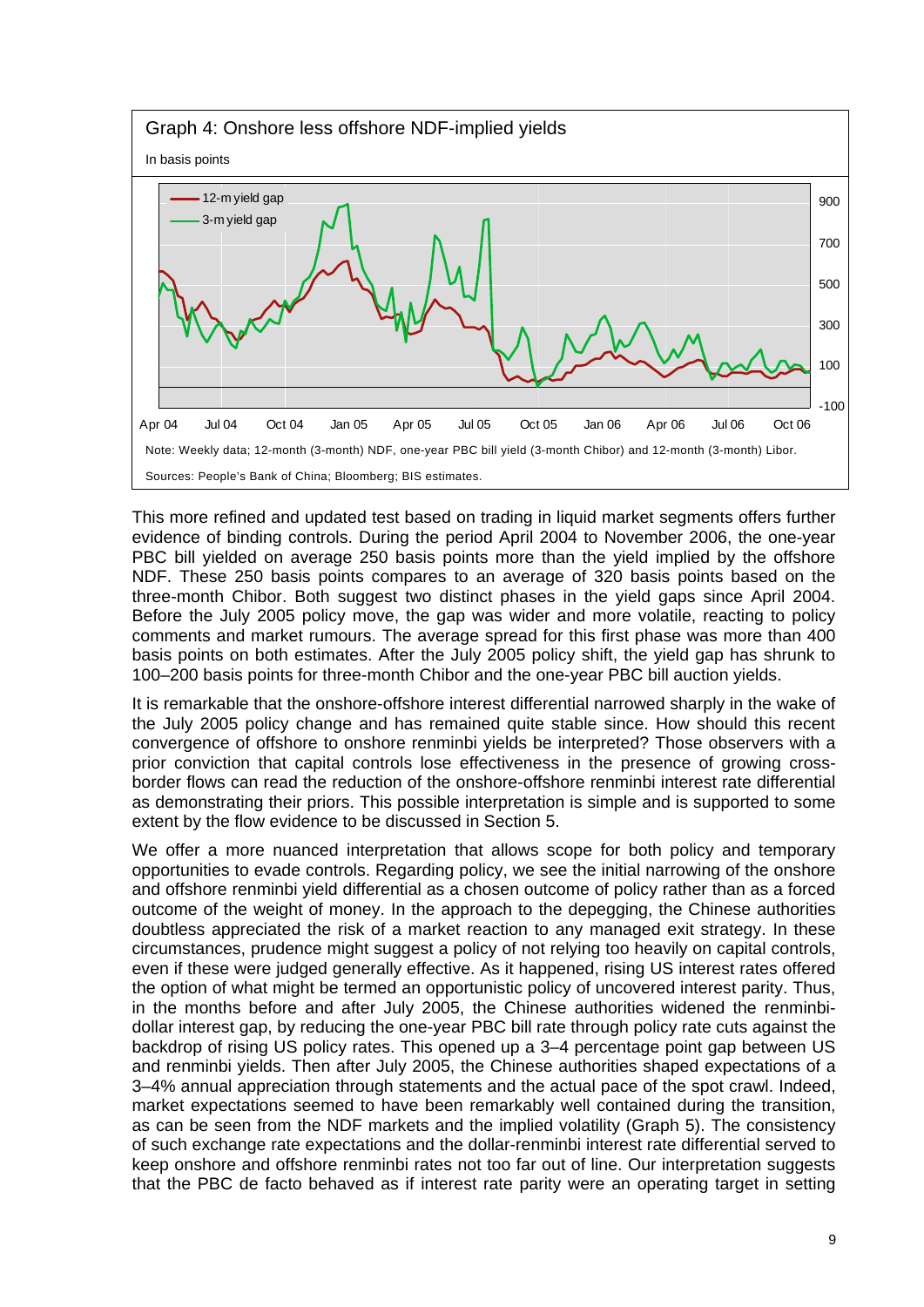interest rates and the speed of the crawl, thereby possibly lowering the risks inherent in the regime transition. This approach reduced the reliance on the considerable capital controls still in place, albeit to some extent at the cost of relying more on the non-interest rate instruments of monetary policy.

There were also temporary opportunities to evade the capital controls that arose because of the lag between market development and the articulation of capital controls. In particular, the development in 2006 of an onshore forward market might have added a new channel for inflows that helped to narrow the onshore-offshore differential. An onshore renminbi forward market was first introduced in late 2005, in which the forward rates were primarily priced by differentials between onshore interest rates and US dollar interest rates and made available mainly for hedging for real underlying transactions. This onshore forward market allowed some players with a presence in both the onshore and offshore markets to arbitrage. In particular, such players could buy renminbi forward in the onshore market (at relatively high implied interest rates) and simultaneously sell renminbi forward in the offshore market (at relatively low implied interest rates). Much like borrowing renminbi offshore and placing renminbi onshore, such transactions would tend to raise the offshore interest rates towards domestic interest rate levels, bringing the onshore and offshore forward curve closer to each other than otherwise. Such transactions were apparently made possible by a lacuna in the onshore prudential regulation of net foreign currency positions for banks, which set limits on net spot but not forward positions. In response to the resultant inflows, the Chinese authorities in the third quarter of 2006 tightened the rules, to prohibit onshore institutions from participating in the offshore NDF market and to include forward positions in the new prudential regulations on net bank foreign currency positions. In effect, the development of the onshore forward market created a temporary channel for arbitrage, though not one wide enough to raise offshore rates to domestic levels.



In sum, the wide differences between onshore and offshore renminbi interest rates point to the efficacy of capital controls. Most recently, the Chinese authorities guided domestic interest rates and expectations of appreciation into broad consistency with rising US dollar interest rates to reduce the risks inherent in the initial exchange rate regime shift. The resulting 1 percentage point gap between onshore and offshore renminbi yields might have been desired in order to lessen the policy burden on capital controls, which have been binding but not watertight.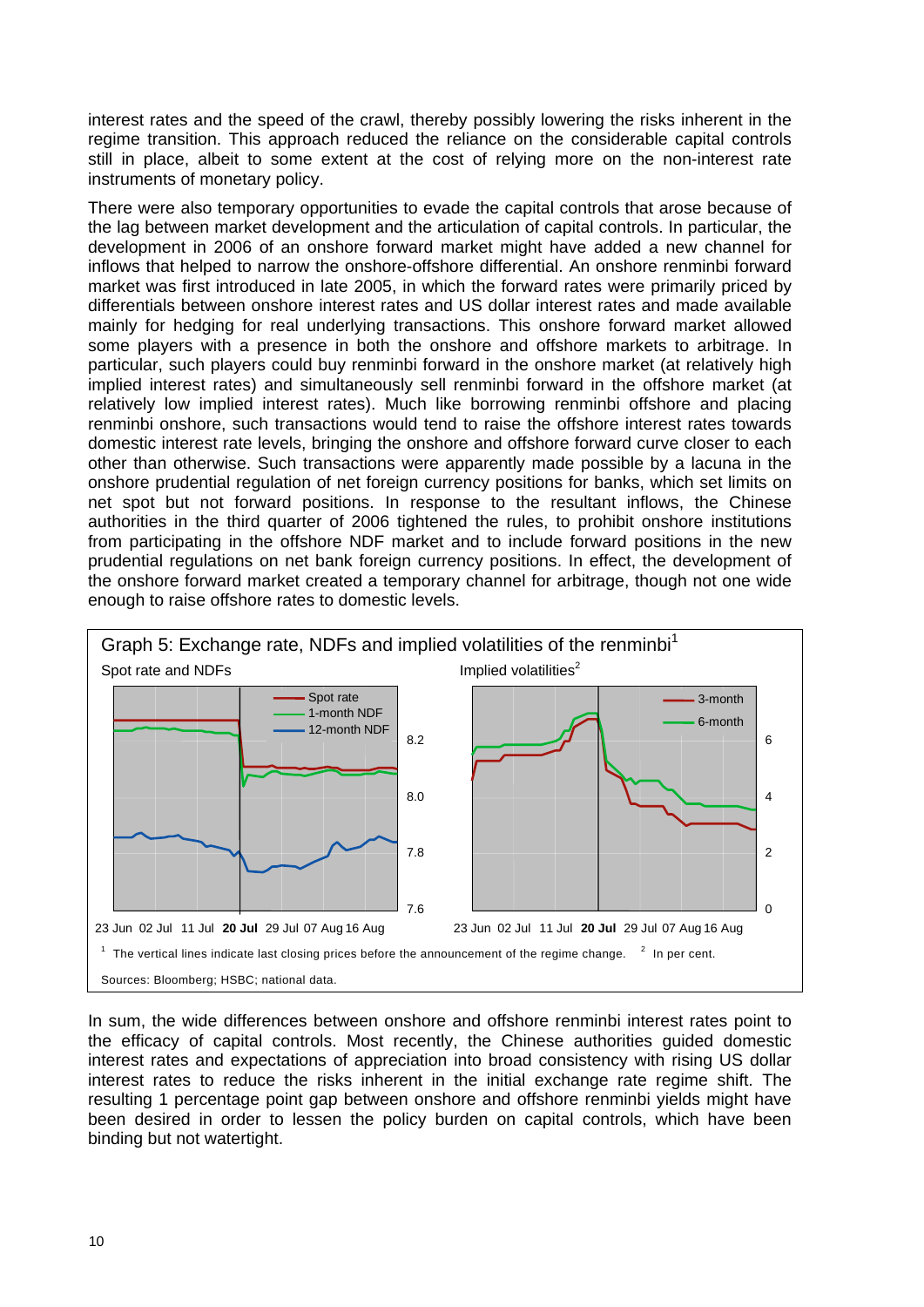Going forward, developments may once again widen the gap between onshore and offshore renminbi rates and put capital controls to a stronger test. For one thing, the accelerated pace of spot appreciation since mid–2006 might condition market expectations. Indeed, the onshore/offshore yield gap widened again to 200–300 basis points in January 2007 as offshore rates returned to zero. The experience with the onshore forwards in 2006, however, suggests that maintaining effective capital controls gets harder with the development of financial markets and further deregulation of cross-border transactions.

## **4. Price measures: tests of uncovered interest parity**

The failure of the onshore and offshore renminbi yields to equalise through cross-border arbitrage indicates that capital controls bite. This in turn points to a degree of monetary independence in China. This section addresses this question directly by first assessing the relationship between short-term yields in China and the United States and then comparing the renminbi/dollar short-term interest rate gap with those of the HKD/dollar and euro/dollar pairs.

## **4.1 Interest rate differentials in a period of de facto fixed exchange rates**

China and the United States went through very distinct interest rate cycles during 1996– 2006, despite the de facto dollar peg of the Chinese renminbi until July 2005. Graph 6 reveals sizeable and sustained albeit varying differentials between short-term renminbi yields in China and US dollar yields in the United States and the United Kingdom. Yield differentials, whether measured in terms of policy rates or short-term money market rates, have generally been 100 basis points or more in absolute value. In sum, experience between the tightening of the peg to the dollar in 1997 and its loosening in mid-2005 suggested that the Chinese monetary authorities could still set a somewhat independent domestic policy (even in the face of capital flows responsive to the resulting yield gap, as shown below).

Cheung et al (2003) fit autoregressive models to the short-term interest rate differential between China and the United States and find that "the lagged uncovered interest differential variables are positively significant and indicative of strong persistence…If monies are free to move across markets, arbitrage can generate profits based on the pattern of persistent deviation and help restore the parity. However, this kind of arbitrage activity is quite difficult, especially in the short run, given the prevailing capital controls in the PRC".

Another finding of Cheung et al (2003) has been read by Eichengreen (2005) as indicating that the capital controls have become less effective over time. In particular, Cheung et al. report a statistically significant downtrend in the interest rate differential over the sample period January 1996 to May 2002.<sup>10</sup> Eichengreen's interpretation is weakened, however, since the result depends on data from the early to mid-1990s. Recall that China experienced a bout of moderately high inflation, reaching 20%, in 1994–95, triggering a draconian tightening by the authorities. The one-month Chinese interbank rate remained at double digit levels in 1995–97 and remained at 6–8% throughout 1998. Only after the Asian financial crisis had delivered sharp deflationary shocks to the Chinese economy through its appreciation of the effective exchange rate of the renminbi did Chinese policymakers cut interest rates repeatedly.

 $10$  The authors caution: "there is a subtlety involved in using parity conditions to evaluate the level of integration. When a parity condition is rejected, then...diminutions of deviations may be due either to greater economic integration, greater convergence of economic policies, or both" (p 6). We incline to policy convergence.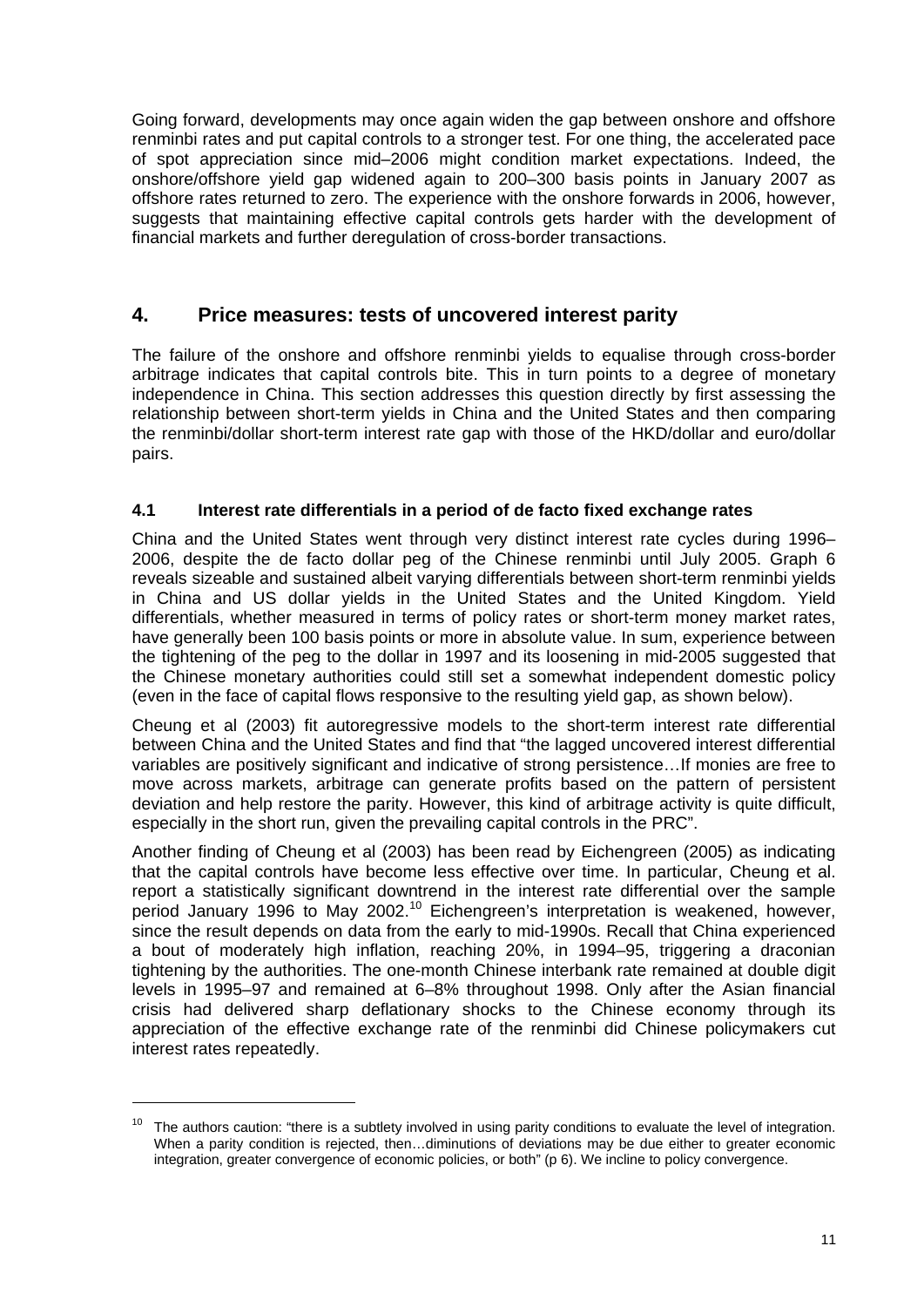The econometric evidence in Appendix 2 confirms the hypothesis of significant CNY/USD interest rate differentials. This is a strong statement that on average, China's capital controls had been effective in maintaining a wedge between interest rates on the US dollar and renminbi, despite the de facto dollar peg of the renminbi. Our statistical tests do not support the hypothesis of trend decline in the interest rate differentials, once a break in the sample is allowed. In particular, during 2001–05 when China considerably deepened its participation in the global economy and controls were generally relaxed, the estimated trend convergence of short-term interest rates has the wrong sign in all of the cases. If closer financial integration forces interest rate convergence given exchange rate stability, it is hard to account for the lack of convergence in the more recent years.

Thus, the distinct interest rate cycles in China and the United States support the idea that China's capital controls have bound sufficiently to provide policymakers some degree of short-term monetary autonomy under a de facto dollar peg.<sup>11</sup> We interpret the observed convergence of policy rates in the 1990s as owing more to inflation convergence than weaker capital controls. Rather than happenstance, the inflation and interest rate convergence in 1996–2000 can be seen as reflecting the dollar peg's provision of a useful medium-term monetary anchor through traded goods prices.<sup>12</sup> However, what matters for the present analysis is that, in the context of low inflation in both countries, capital controls have permitted Chinese interest rates to diverge from those of the Federal Reserve, notwithstanding the exchange rate linkage.



<sup>&</sup>lt;sup>11</sup> Indeed, Granger causality tests suggest that of the three interest rate pairs shown in Graph 6, none of the causality runs from the US rate to the Chinese rate. Indeed, the null hypothesis that the three-month Chinese repo yield does not cause the three-month US Treasury bill yield cannot be rejected. This runs counter to the general view that the United States is a global interest rate setter and China a follower.

<sup>12</sup> Robert Mundell and Ron McKinnon have long stressed the importance of the renminbi's de facto dollar peg as a credible nominal anchor. It remains, however, an empirical question as to how much of the inflation convergence should be attributed to this anchor as opposed to strong-arm Chinese macro controls. The US Fed tightened aggressively from 1994 to mid-1995 when the renminbi was first stabilised against the US dollar. In the following three years, the Fed eased somewhat while former Premier Zhu Rongji took forceful measures to control domestic inflation until the Asian crisis delivered strong deflationary shocks to the Chinese economy.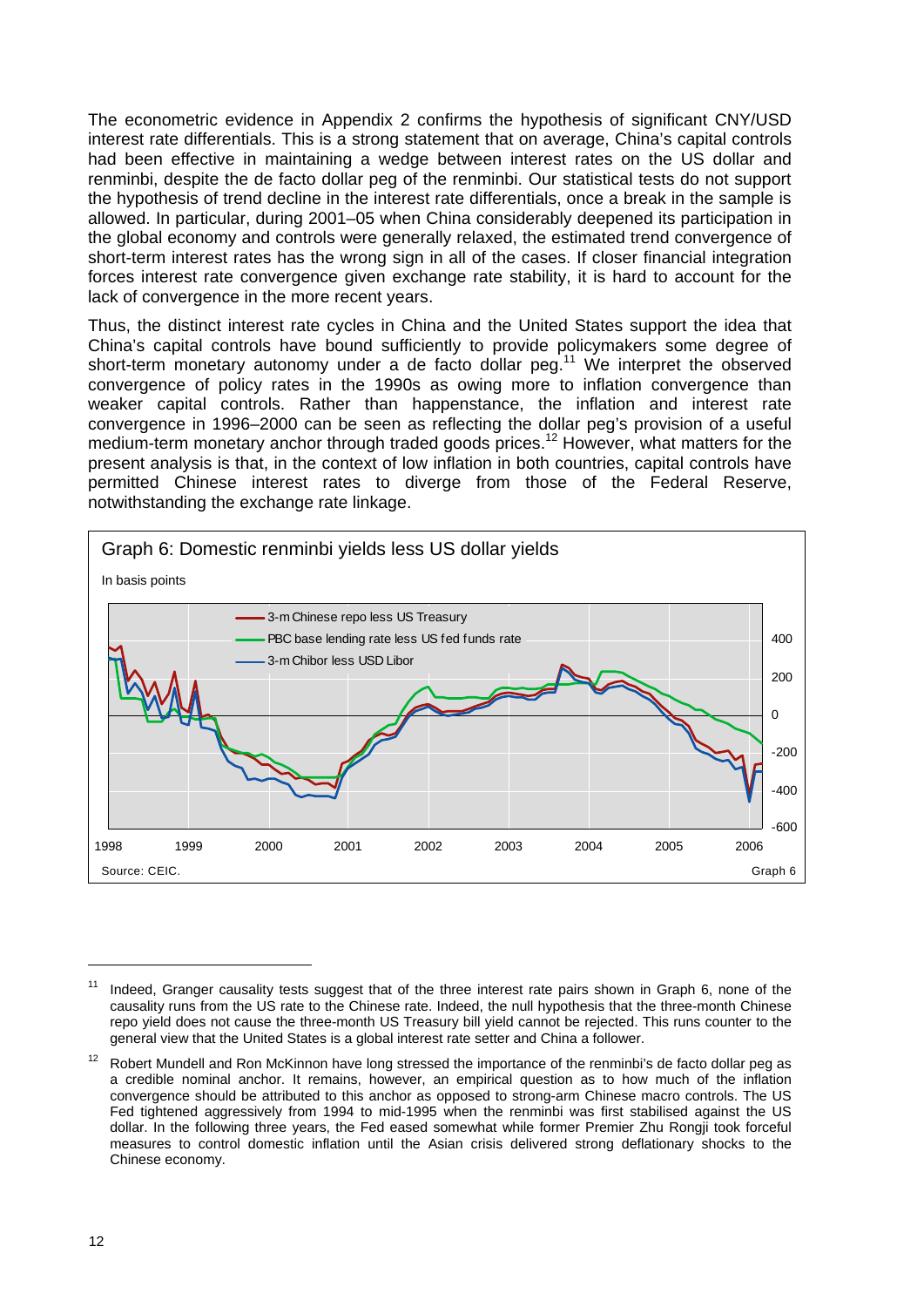## **4.2 Relative monetary independence**

It might be objected that the yield differentials just considered are not wide enough to indicate monetary independence. This objection suggests the usefulness of some benchmarks. How do the differentials between domestic renminbi yields and US dollar yields compare to those between HK dollar and US dollar yields as well as those between euro and dollar yields? As a small open economy, Hong Kong has a dollar-based currency board system and no capital controls whatsoever. The euro area, on the other hand, is a large economy, but one with a flexible exchange rate and an open capital account. The latter is a much more stringent test than a benchmark based on the USD/HKD pair. Any similarity in dollar and euro yields cannot reflect the exchange rate policy of the euro area (unlike, say, any similarity in USD and HKD yields).

The HKD/USD benchmark highlights the efficacy of capital controls in China, since Hong Kong has complete capital mobility but China has maintained substantial controls, yet both had tightly linked their currencies to the US dollar. As expected, Table 2 shows that the HKD/USD yield pairs exhibit much narrower and more stable differentials and much higher correlations than do the Chibor/Libor pairs at both one-week and three-month maturities. In particular, the Hibor/Libor correlations are close to unity, compared to less than one third for the Chibor/Libor pairs. This is a classical case of a small open economy choosing a fixed change rate and giving up its monetary autonomy, regardless of the respective business cycles. Hence the HKD/USD benchmark is highly advantageous to our argument that China's capital controls have substantially hindered cross-border arbitrage. One drawback of using the HKD/USD benchmark, however, is that it can only suggest that China's interest rate setting has more room to manoeuvre than an economy with very little such room.

|                            |                     | One-week    | Three-month         |                    |  |  |
|----------------------------|---------------------|-------------|---------------------|--------------------|--|--|
|                            | <b>Chibor/Libor</b> | Hibor/Libor | <b>Chibor/Libor</b> | <b>Hibor/Libor</b> |  |  |
| Ave of absolute difference | 160.5               | 54.1        | 166.6               | 47.0               |  |  |
| Max of the differential    | 173.4               | 71.2        | 213.2               | 99.7               |  |  |
| Min of the differential    | $-429.6$            | $-222.8$    | -439.0              | $-213.0$           |  |  |
| Standard deviation         | 181.4               | 54.8        | 194.9               | 58.9               |  |  |
| Correlation coefficient    | 0.32                | 0.97        | 0.21                | 0.97               |  |  |

## **Interbank rate differentials: renminbi–USD and HKD–USD (bps)**

Table 2

Note: The interbank market offer rates are Chibor for the renminbi, Libor for the US dollar and Hibor for the Hong Kong dollar; monthly data from January 1999 to March 2006.

Source: CEIC.

A more stringent test based on the EUR/USD benchmark, where there is a strong presumption of autonomy in interest rate setting, still supports our arguments. It is more stringent because even other things being equal, the sheer size of the euro area or China would secure itself greater autonomy relative to Hong Kong. Table 3 shows that the EUR/USD yield pairs have narrower and more stable differentials than do the CNY/USD pairs. More tellingly, for the period under consideration, Euribor and Libor exhibit greater positive co-movement than do Chibor and Libor. These results hold as well across split samples. Thus, the evidence from interbank market yields suggests that China, with a fixed exchange rate and continued capital controls, does not import its interest rate policy from the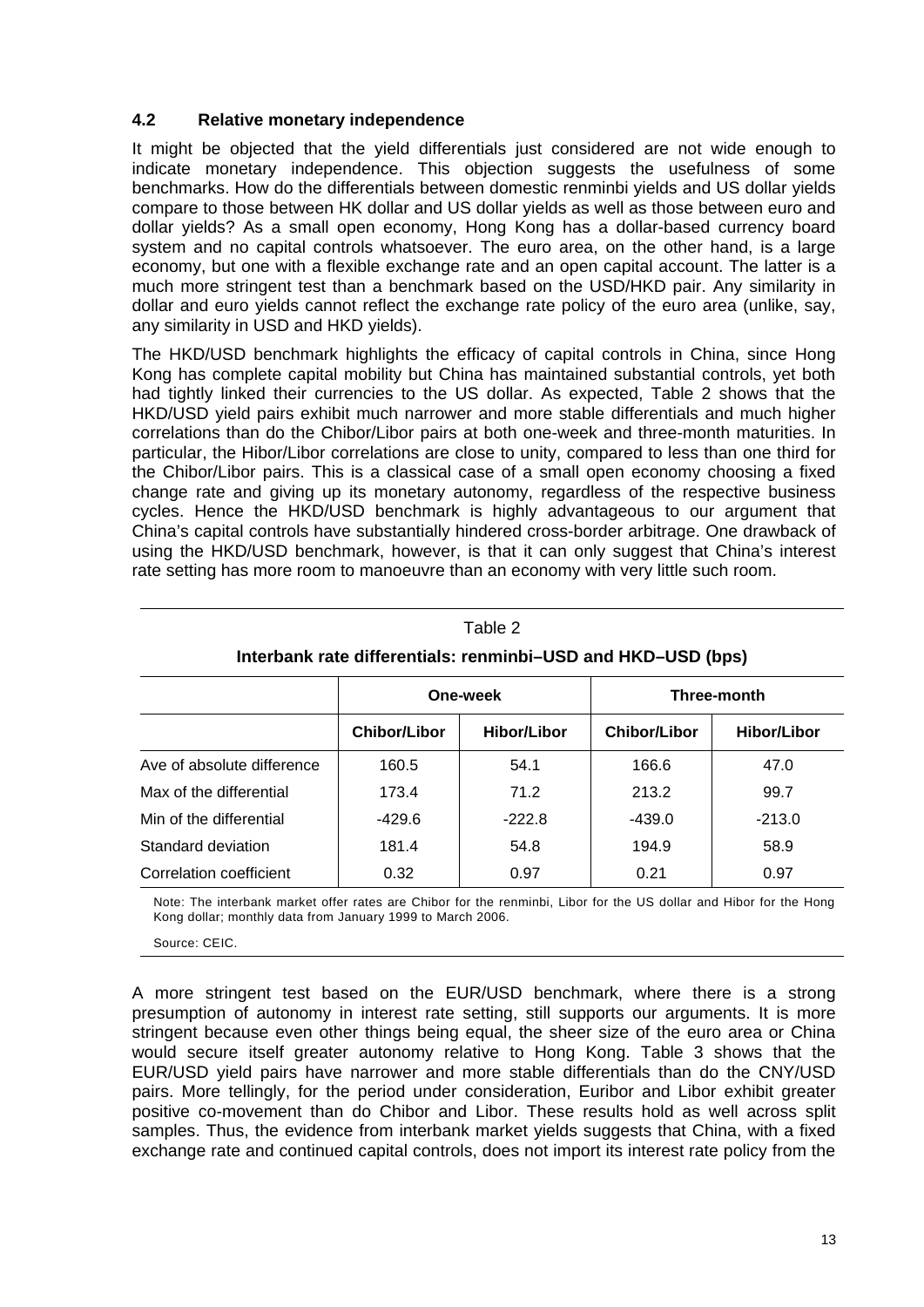United States to any greater extent than the euro area. This observation is consistent with the view that capital controls in China remain binding.

| Interbank rate differentials: renminbi-USD and euro-USD (bps) |              |               |              |               |  |  |
|---------------------------------------------------------------|--------------|---------------|--------------|---------------|--|--|
|                                                               |              | One-week      | Three-month  |               |  |  |
|                                                               | Chibor/Libor | Euribor/Libor | Chibor/Libor | Euribor/Libor |  |  |
| Ave of absolute difference                                    | 160.47       | 143.45        | 166.64       | 144.56        |  |  |
| Max of the differential                                       | 173.36       | 190.04        | 213.16       | 166.81        |  |  |
| Min of the differential                                       | $-429.58$    | $-281.50$     | $-439.01$    | $-284.07$     |  |  |
| Standard deviation                                            | 181.39       | 156.60        | 194.88       | 157.37        |  |  |
| Correlation coefficient                                       | 0.32         | 0.58          | 0.21         | 0.60          |  |  |

| Table 3                                                       |  |
|---------------------------------------------------------------|--|
| Interbank rate differentials: renminbi-USD and euro-USD (bps) |  |

Note: The interbank market offer rates are Chibor for the renminbi, Libor for the US dollar and Euribor for the euro; monthly data from January 1999 to March 2006.

Source: CEIC.

## **5. Flow evidence on the effectiveness of capital controls**

Flow measures provide useful indications of cross-border interactions between the onshore and offshore markets, giving indirect evidence of capital mobility. However, there are two qualifications to using flow evidence to gauge the efficacy of capital controls. First, the intensity of capital controls over different types of capital flows may vary. Thus capital mobility could differ across types of capital flows. Adapting the analysis to such differences, however, is made difficult by more restricted flows in effect taking the form of less restricted flows. Second, observed flow measures of capital mobility cannot address the question of how large a flow is required to equalise the associated prices. Thus, such evidence needs to be combined with discussion of price measures. The evidence on flows suggests that China's capital controls are not watertight, with certain cross-border flows responding to market conditions, but does not challenge the findings that capital controls have still bound.

## **5.1 A discriminating regime of capital controls**

China's regulatory system discriminates among different cross-border flows. Given a large trade sector, the current account convertibility commitment in 1996 and the WTO entry in 2001, China's current account has been quite open. With respect to the capital account, controls apply only to a quarter or so of the IMF categories (Prasad and Wei (2005)). Encouraging foreign direct investment (FDI) has been a long-held policy, and movements on this account and in associated trade credit have the potential to arbitrage onshore and offshore yields (see Section 3.1.3 above). Outward direct investment, to be discussed below, has until recently been tightly regulated and thus has provided little scope for such arbitrage. Portfolio flows and most external debts have been tightly controlled. However, authorised banks have been allowed to transact cross-border to accommodate decisions of onshore non-bank depositors and borrowers, including those depositing and borrowing in foreign currency.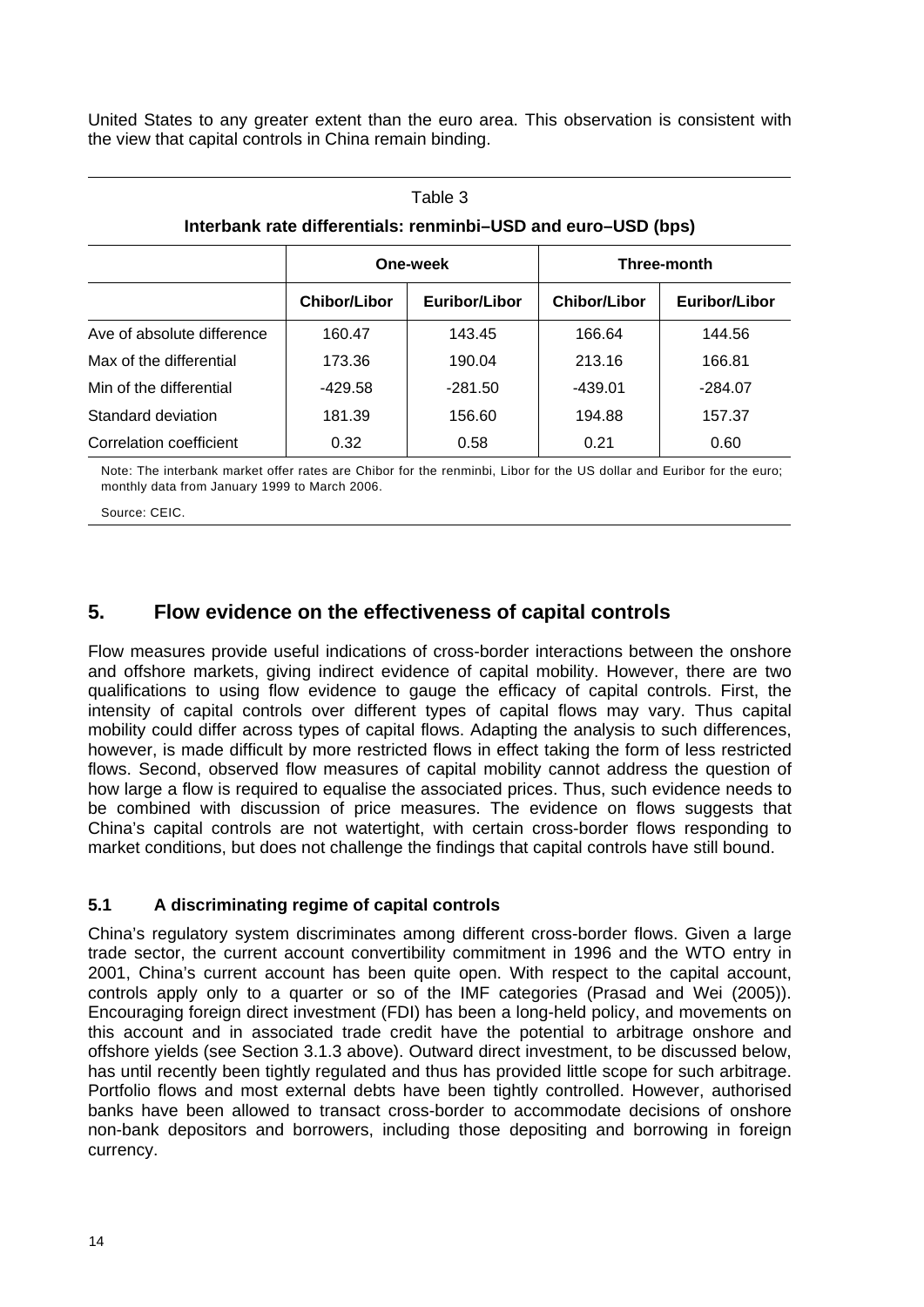Hence care must be taken in both devising and interpreting flow measures when gauging the efficacy of capital controls. For instance, large FDI inflows need not suggest ineffective capital controls, although they may provide scope for arbitrage transactions. Conversely, a lack of bank flows may only indicate the combined response to currency expectations and relative yields. We discuss a variety of such flow measures below, in order of the complexity of their construction.

## **5.2 Cross-border flows under the current account**

As investors respond to market pressure, remaining capital controls may induce some capital flows to circumvent official regulations via a large and liberalised current account. Two particular current receipts and payments give such evidence. They are rising net inward remittance transfers and stagnant dividend/interest payments in recent years. Both point to the possibility that avoidance and evasion of capital controls are distorting the current account.

Remittance inflows, predominantly private, more than tripled between 2001 and 2005, suggesting capital inflows from Chinese residents' overseas relatives (Graph 7). In 2005, net current transfers reached \$25 billion, up from \$8 billion in 2001, and represented some 15% of China's current account surplus. Outward current transfers rose only to \$2.5 billion in 2005 from \$0.6 billion in 2001. The Chinese government, which had traditionally encouraged such dollar inflows, moved in late 2004 to require banks to report unusually large remittance inflows and the related dollar sales, with a threshold of daily conversion of dollars into the renminbi in excess of \$10,000 per transaction (SAFE (2004)). This new reporting requirement remains effective to date.

The other flow measure is the suspiciously weak current investment income payments by multinational firms and other foreign investors in China.<sup>13</sup> Outward dividend and interest remittances by foreign companies operating in China has levelled off at around \$25 billion per annum since 2001, after quintupling between 1995 and 2000 (Graph 7). This is rather puzzling even given the decline in interest rates on dollar debts after 2000, considering that both of China's external debt and equity liability reportedly doubled during this period. At the same time, most Chinese companies listed at the Hong Kong Stock Exchange recorded stronger corporate profits. These oddly stagnant current account outflows could be a possible sign of disguised capital inflows into China. As discussed earlier, there are strong incentives for foreign firms to delay converting their renminbi profits onshore into dollars even if they cover this long renminbi position through offshore NDFs.

These unusual cross-border flows in recent years suggest that capital inflows could occur through a liberalised current account, especially after the authorities tightened controls on incoming capital. If we assume that in 2005 recorded remittance inflows overstated, and recorded investment income outflows understated, their respective true levels by one third, capital inflows into China through the more liberalised current account could have exceeded \$16 billion or 10% of the reported \$160 billion current account surplus.<sup>14</sup>

<sup>&</sup>lt;sup>13</sup> According to the IMF guidelines, multinationals' profits are accounted for as current account outflows regardless of whether they are paid out as interest and dividends or accompanied by offsetting capital inflows as in the case of retained earnings. In China's case, however, the actual accounting treatment of retained earnings may not conform to the IMF guidelines.

<sup>&</sup>lt;sup>14</sup> There could also be widespread under- and over-invoicing of exports and imports in response to market conditions.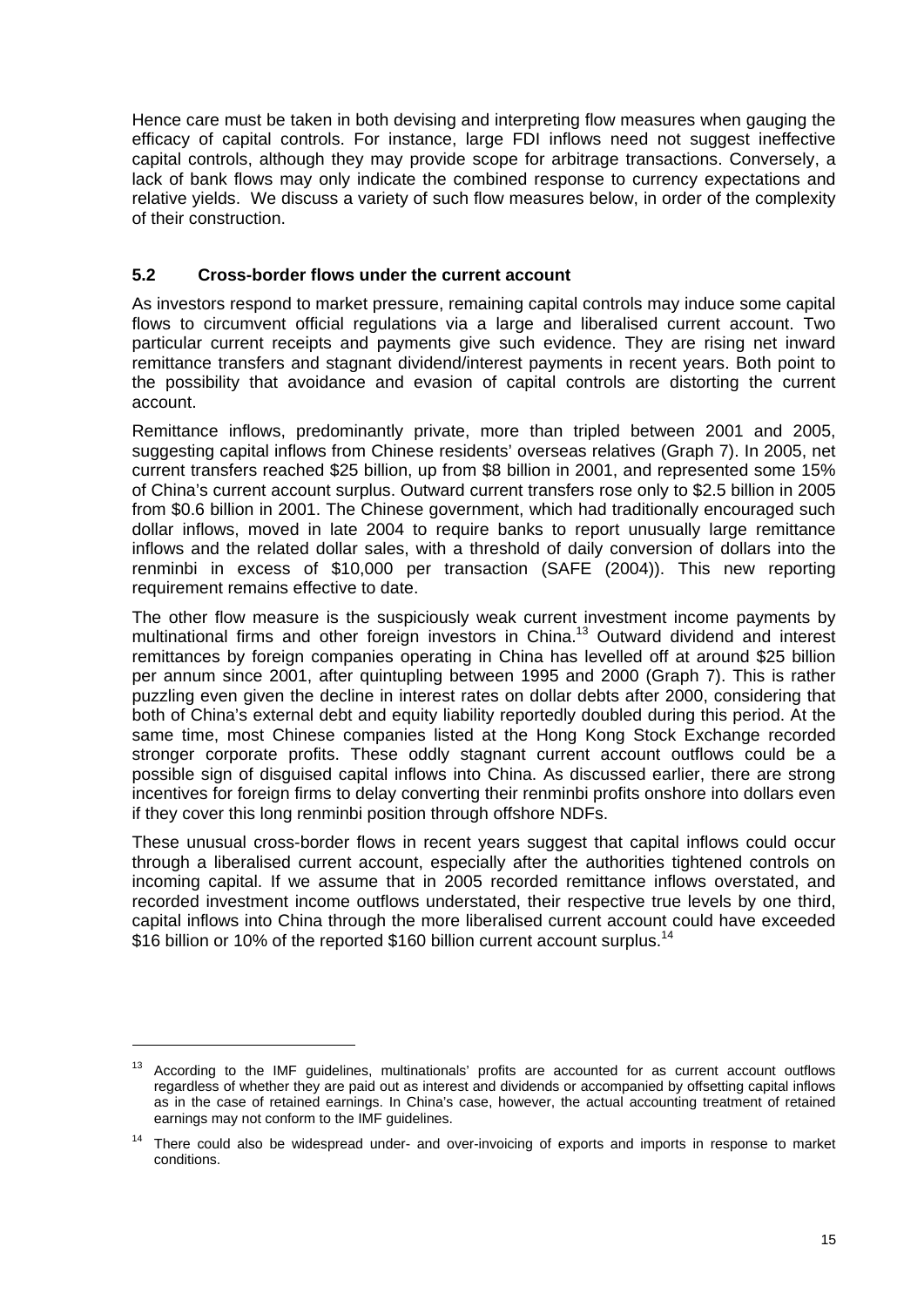



## **5.3 Foreign currency bank deposit flows**

Changes in foreign currency deposits held by Chinese households and firms with banks in China respond to changing market conditions and give rise to cross-border flows through the banking system.<sup>15</sup> Graph 8 shows that onshore foreign currency deposits held by Chinese residents have tracked exchange rate expectations. As a share of total bank deposits, dollar deposits rose in 1999 and 2000 when offshore speculation of renminbi depreciation prevailed, reaching a peak of 8%. Since then, appreciation expectations have led to a trend decline in the ratio (and sometimes even absolute declines of dollar deposits) to less than 4.5% of total bank deposits by the end of 2005. Ma and McCauley (2002b) show that these dollar deposits also respond to interest rate differentials.

 $15$  See McCauley and Mo (2000) and Ma and McCauley (2002a, 2002b, 2003, 2004).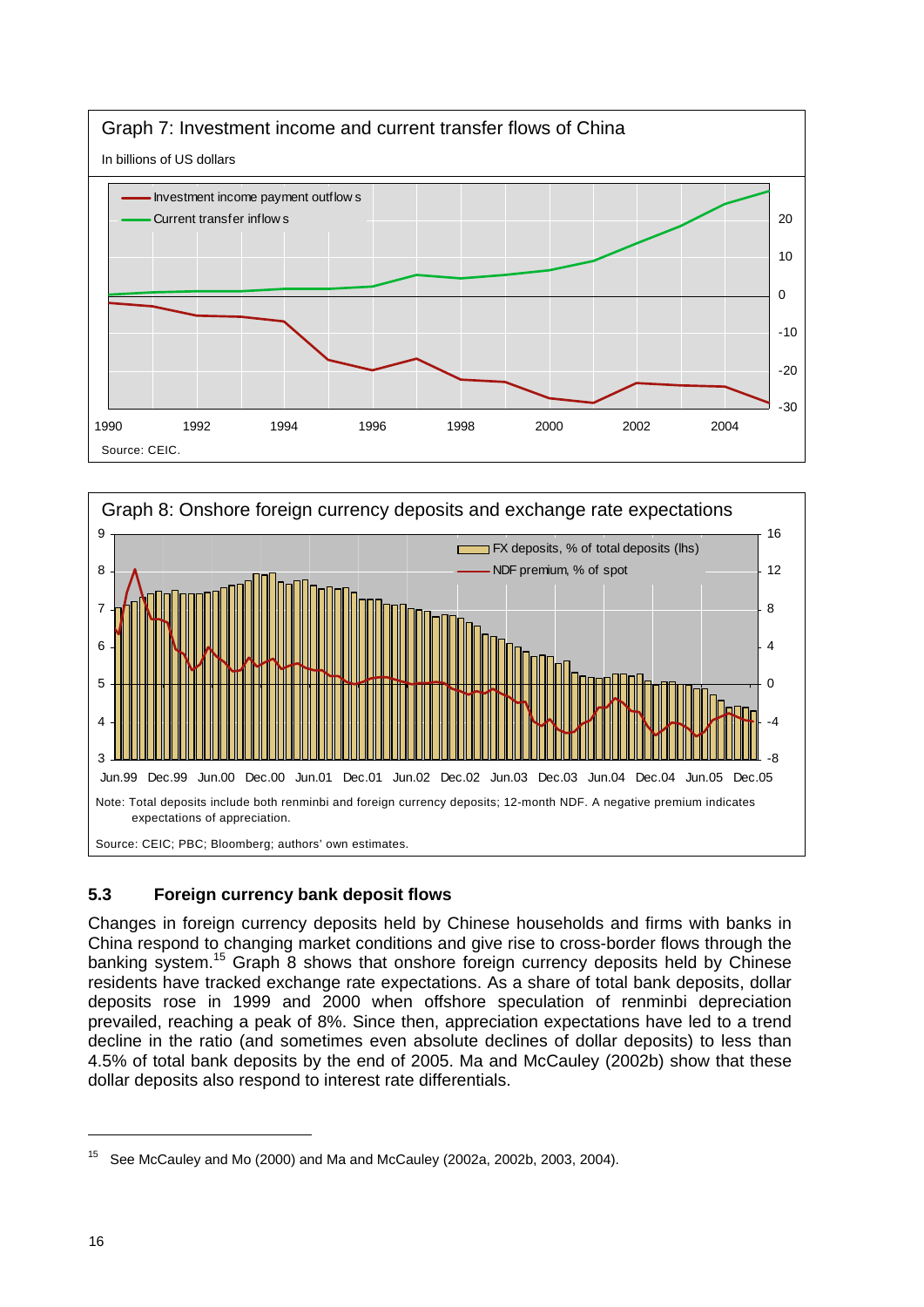Such flows, however, do not directly shed light on the issue of the efficacy of capital controls, because Chinese residents, although subject to constraints in their dollar acquisition, are permitted to hold foreign currency deposits onshore. Similarly, the Chinese banking sector is authorised to offset domestic surpluses or deficits in dollars with cross-border deposits or borrowing from global banks. Nevertheless, these permitted cross-border flows could help reduce the effectiveness of the remaining capital controls. The main point is that they have not been large enough to eliminate the onshore/offshore renminbi yield gaps.

## **5.4 Net flows of errors and omissions**

Cross-border flows under "errors and omissions" in the balance of payments can be seen as a general measure of unrecorded capital flows and have often been cited in the literature on China's capital flight (Jin and Li (2005) and Song (1999)). This residual fluctuated sharply in response to market conditions, from an annual outflow of \$15 billion during the 1995–99 period of high inflation, the Asian financial crisis and expectations of renminbi depreciation to an inflow averaging \$20 billion in 2003–04 amid expectations of renminbi appreciation (Graph 9). Of this latter period, Prasad and Wei (2005) write "that, given the apparent oneway bet on the renminbi, the fact that these flows are not larger than they are suggests that capital controls may be at least partially effective".

While often viewed as indicating the direction of unrecorded capital flows, errors and omissions should be interpreted with caution. In particular, the errors and omissions in China's balance of payments could have captured valuation changes of the official foreign exchange reserves (positive when the dollar falls against major currencies, leading to an errors and omission inflow), which have nothing to do with capital controls or capital mobility. Thus, the surprising net outflows under errors and omissions in 2005 might have partly resulted from dollar strength (Prasad and Wei (2005)).

In sum, various flow measures point to both current account and capital account flows responding to market conditions and thus suggest limits to the effectiveness of China's capital controls. However, some of these capital flows are permitted, while others can take place only by circumventing regulations. Moreover, the existence of large capital flows is not sufficient evidence of capital controls being so leaky as to be ineffective. What is most striking, though, is that, despite the obvious limits on the ability of capital controls to prevent very substantial cross-border flows, sizeable onshore-offshore yield gaps have persisted, as have very distinct US-China interest rate cycles.

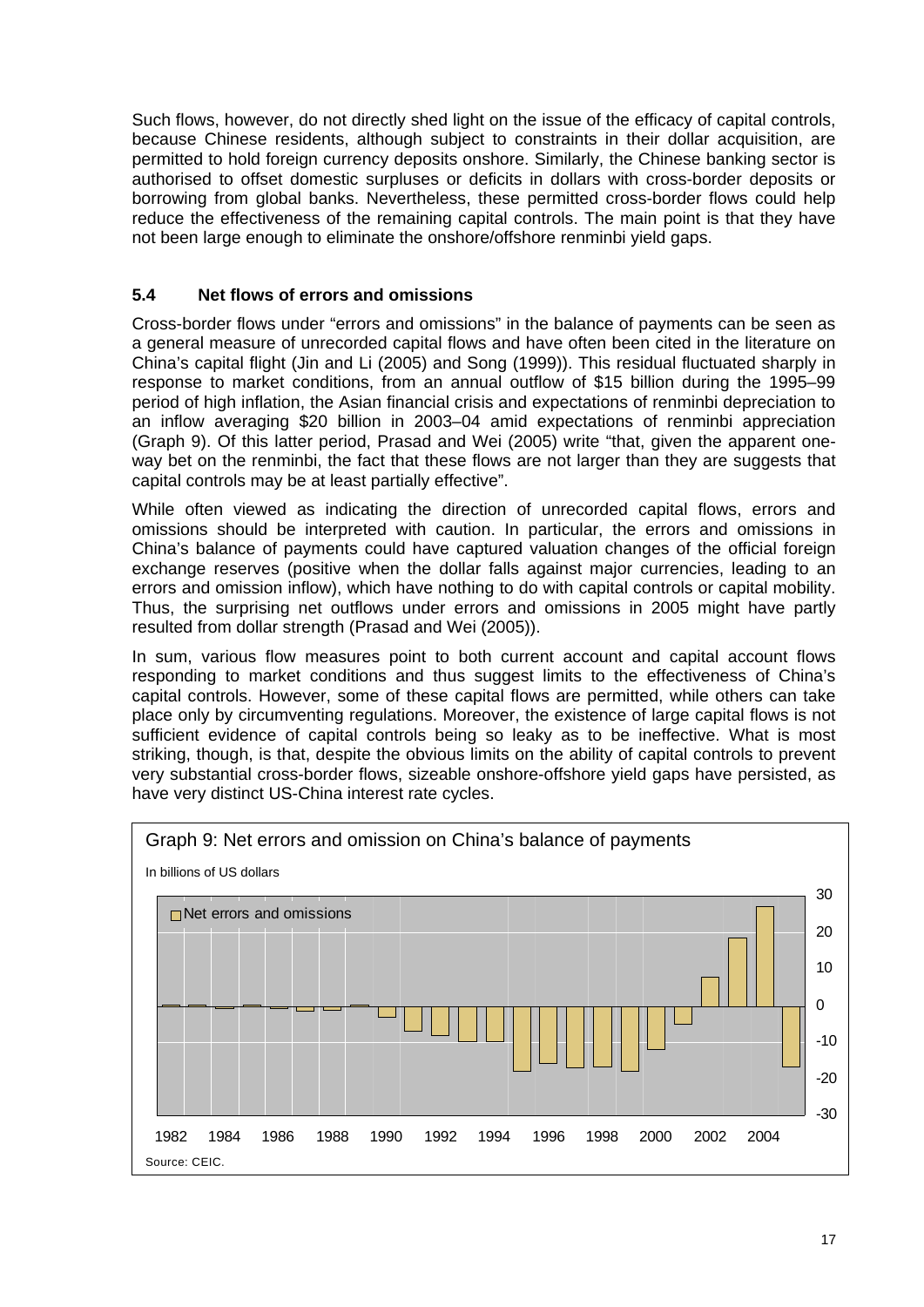## **6. Challenges to capital account liberalisation**

Whether China's capital controls still bite may carry important implications for future capital liberalisation. In particular, the current effectiveness may condition the pace and sequence of decontrol. On the one hand, if controls are largely ineffective and non-binding, the task of further liberalisation would be relatively simple and the effect would be mostly on the recorded composition of capital flows, with more implications for financial stability than for monetary policy. If, on the other hand, capital controls remain substantially binding, future liberalisation still poses real challenges to policymakers, and the pace of decontrol, potentially affecting both the scale of capital flows and their composition, carries important implications for monetary policy as well.

Looking ahead, Chinese policymakers face two related challenges in liberalising the capital account. First is setting rules to manage more volatile short-term capital flows such as portfolio and deposit flows. As noted above, China's current account openness has already made it more difficult to control such short-term flows, while China's ample foreign exchange liquidity makes it easier to accept their inherent volatility. The second challenge is to open up additional channels for permitted capital outflows and to put in place a regulatory framework to deal with the associated risks (Ma and McCauley (2003)). This section discusses three such liberalisation measures: easier outward direct investment, further relaxation of the "qualified foreign institutional investors" (QFII) and "qualified domestic institutional investors" (QDII) schemes, and freer conversion of renminbi deposits into dollars for overseas uses.

## **6.1 Outward direct investment**

Since 2001, China has experimented with a policy of promoting overseas direct investment by Chinese companies. The previous discouragement of such outflows was in contrast to the long-pursued policy of encouraging inflows of foreign direct investment. The result of this policy bias is the order of magnitude difference between an estimated \$610 billion of direct investment liability and the corresponding \$55 billion of such assets in China's end-2005 international investment position. As of June 2006, the government had scrapped foreign exchange quotas for outward investment, simplified approval and annual review processes, allowed all profits to be reinvested abroad, and improved access to offshore guarantees issued by Chinese banks. This policy shift aims to promote outflows to lessen the external surplus, to secure access to natural resources overseas and to encourage the growth of selected large Chinese companies. Outbound direct investment by Chinese companies rose from less than \$2 billion in 2004 to \$11 billion in 2005.

However, with capital controls still biting, the impact of this policy shift on China's capital account could extend in effect well beyond the category of direct investment itself, if the experience in other Asian economies offers any guidance. With an expanded overseas presence, treasurers of Chinese companies could more readily manage their financial and currency exposure with large-scale transactions spanning both their onshore and offshore operations. Such enhanced ability to engage in cross-border arbitrage could weaken controls on other types of capital flows and foreign exchange activities (such as trade credit and covered forward trading). The Korean experience before and during the Asian financial crisis suggests that inter-office trade credit flows, debts incurred by overseas subsidiaries and cross-guarantees all afforded Korean conglomerates extra degrees of freedom in the face of various official restrictions (Cho and McCauley (2003)). Thus, Chinese policymakers need to be aware of the potential for restricted transactions to occur in effect within the intracorporate accounts of Chinese-based multinationals.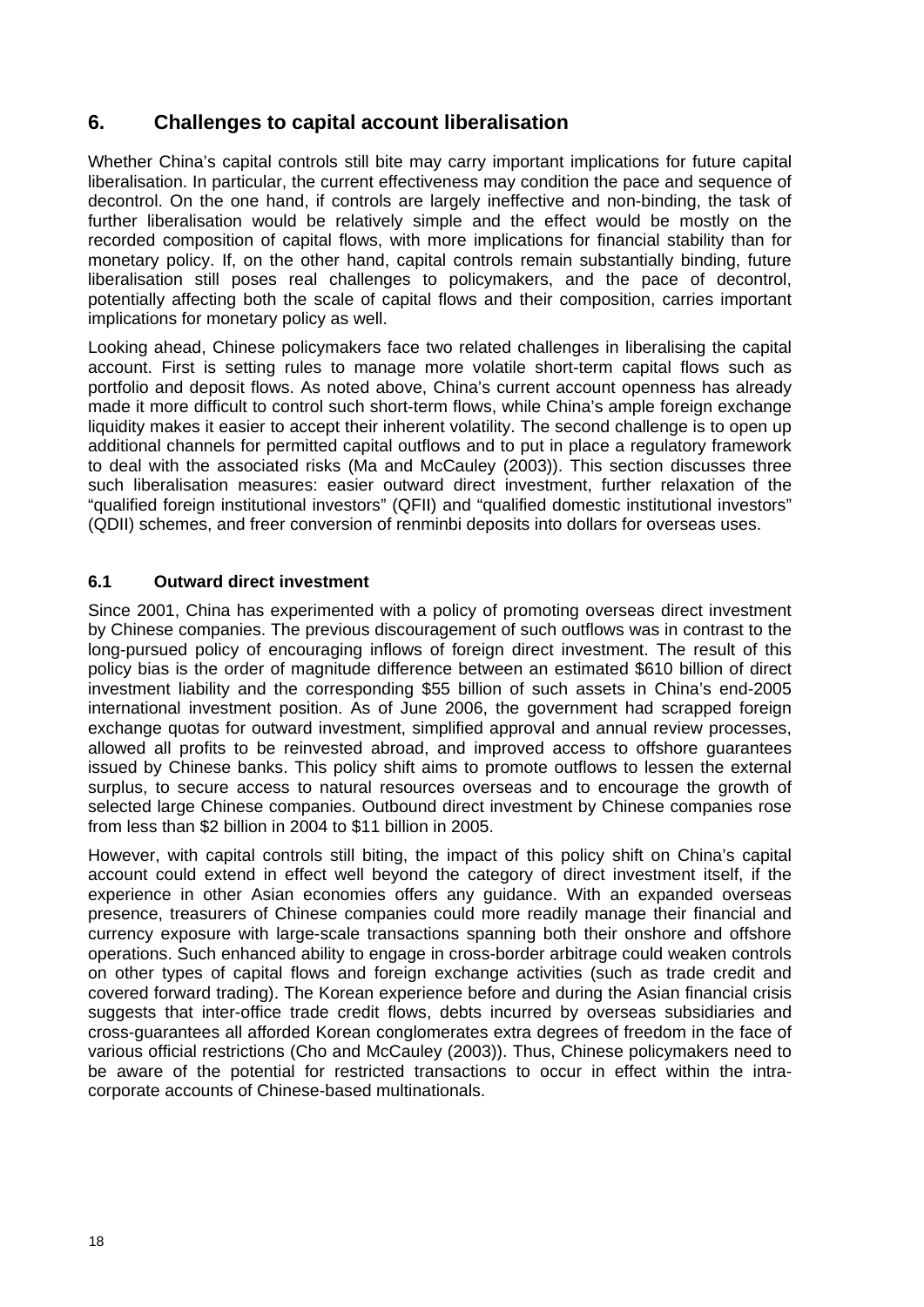## **6.2 Qualified institutional investor schemes**

China has attempted to institutionalise the management of two-way portfolio flows under the so-called QFII and QDII schemes. The former regulates portfolio inflows while the latter manages outflows. Both schemes involve pre-approval procedures, quota management, foreign exchange conversion rules, instrument restrictions and intensive reporting requirements.

Before the QFII scheme was first introduced in 2003, foreign investors could not invest in local equity and bonds onshore, with the sole exception of a tiny foreign currency denominated B-share market. Until the QDII scheme, non-bank Chinese residents were prohibited from directly investing in overseas securities, while banks could invest their own dollar liquidity in fixed income instruments. Resident issues of both equity and debt securities in offshore markets must also go through a rigorous approval process.<sup>16</sup> Non-resident issuers found it impossible to tap the onshore markets before the two special IFC and ADB renminbi bond issues in 2005.<sup>17</sup> In early 2007, a pilot scheme permitting Chinese companies to issue corporate bonds denominated in renminbi in Hong Kong was announced. Thus, by and large, measured two-way portfolio flows are effectively regulated and their variation can be expected to shed little light on the efficacy of capital controls (hence their exclusion from the flow measures examined in Section 5).

## *6.2.1 Qualified foreign institutional investor scheme (QFII)*

1

The QFII scheme was initially introduced to boost the domestic stock markets.<sup>18</sup> As of early 2007, the investment quota for the QFII scheme had reached a cumulative \$10 billion, divided among 52 QFII investors.19 The total QFII investment amounts to 3% of China's tradable stock market capitalisation. This compares with some 40% of foreign ownership in the Korean stock markets and 7% in Taiwan, China (hereafter Taiwan) in 2002. In India, foreign institutional investors own 6% of the total stock market capitalisation but represent nearly 18% for the top 200 companies listed in the Bombay Stock Exchange. The Asian experience provides overwhelming evidence that foreign portfolio investors in Asia are more interested in equity securities than in local debt securities, either because of portfolio considerations or of market impediments to investing in local fixed income instruments.

There is room for further relaxing China's QFII scheme. Domestically, there is a need to expand the role of institutional investors in the retail-dominated Chinese stock markets. In the end, however, such QFII arrangements can be seen as no more than transitional measures in the process of capital account liberalisation. For example, a similar QFII scheme in Taiwan was established in 1992 and abolished in 2003 as the authorities gained experience and confidence, not least as a result of their large holdings of international reserves.

<sup>&</sup>lt;sup>16</sup> Examples include the so-called H shares issued by Chinese companies on the Hong Kong Stock Exchange and international bonds issued by China Development Bank. Beside H shares, Chinese companies have also sought listing on other international stock exchanges such as the New York Stock Exchange (N shares), London Stock Exchange (L shares) and Singapore Stock Exchange (S shares).

<sup>&</sup>lt;sup>17</sup> IFC and ADB issued so-called renminbi-denominated "panda bonds" worth CNY 1.13 billion and CNY 1 billion, respectively, in China in 2005.

 $18$  The Chinese A-share stock market had been languishing for several years before the boom in 2006.

 $19$  QFII players have access only to exchange-listed local currency securities in China (A-shares, local currency convertible bonds, government bonds and mutual funds) but could not directly participate in China's interbank bond and money markets. The China Index Bond Fund of the ABF2 family has been the first ever QFII allowed to invest in the interbank bond market. Global banks also have access to the interbank bond and money markets through their domestic branches, however.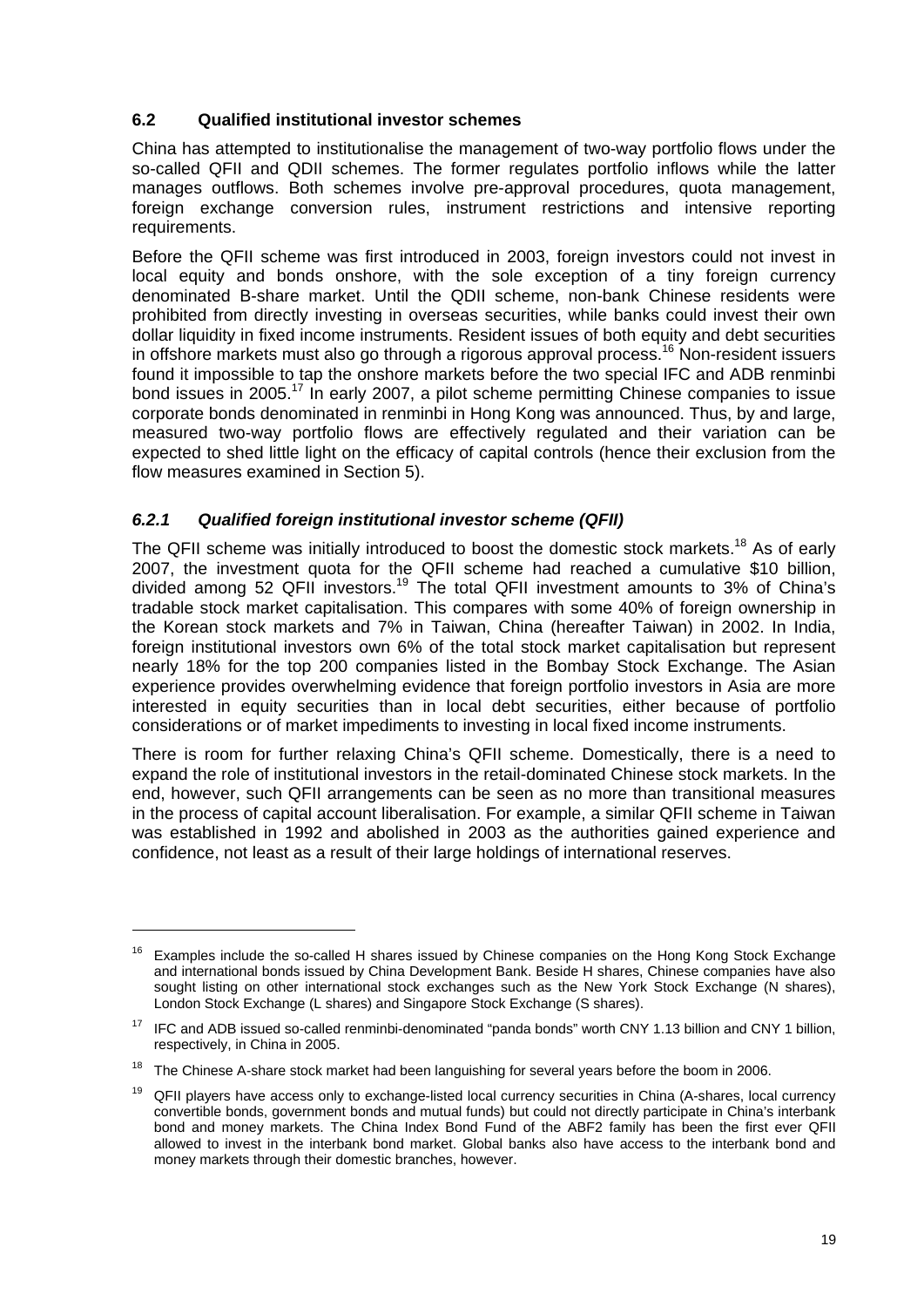## *6.2.2 Qualified domestic institutional investor (QDII) scheme*

In April 2006, the PBC formally announced a QDII scheme that permits Chinese individuals and companies to invest in overseas securities. The new scheme comprises three key elements. First, Chinese individuals and institutions can, via authorised banks and subject to quotas, convert their renminbi bank deposits into dollars onshore for investing in overseas "fixed income" products. Second, Chinese individuals and institutions can, via authorised securities companies and fund managers and subject to quotas, invest dollar deposits now held onshore into overseas securities including equity shares.<sup>20</sup> Third, authorised domestic insurers can convert their renminbi funds into dollars to invest in overseas bond and money market instruments, subject to prudential requirements.

The QDII scheme is designed to manage portfolio outflows via licensed banks and fund managers and with the aid of investment quota and instrument restrictions. Through the scheme, Chinese private sector investors gain institutionalised access to international financial markets. The timing of the introduction of the QDII scheme seems comfortable, since it permits some autonomous cross-border portfolio flows needed for a more marketbased renminbi exchange rate, and helps to hold down the rapid foreign reserve buildup at the PBC.<sup>21</sup>

Looking ahead, both the QFII and QDII schemes may interact to shape the liberalisation process. While accelerated portfolio inflows via a bigger QFII window may spur further relaxation of the QDII scheme that caps portfolio outflows, a more liberalised QDII channel may potentially invite even more capital inflows. Thus, these two schemes are likely to expand two-way gross portfolio flows, allow volatile net portfolio flows in response to market conditions and thereby make capital controls less binding over time. In sum, policymakers need to anticipate the possibility that further liberalisation of the currently still binding controls may lead to increased volatility in cross-border flows.

#### **6.3 Generalised liberalisation of resident deposit conversion**

As the QDII scheme evolves, China's capital decontrol will progress to a stage where Chinese households and companies are free to convert their bank deposits between local and foreign currencies and move their funds cross-border, for whatever purposes. Conceptually, there could be two distinct liberalisation phases in this process. First, Chinese residents might be allowed to freely convert renminbi and foreign currency bank deposits onshore. Second, Chinese residents might be allowed to transfer foreign or local currency funds cross-border via the banking sector without restrictions.

As already discussed, foreign currency deposits in China have been sensitive to both relative yields and exchange rate expectations (Ma and McCauley (2002b)). If China's capital controls currently remain binding, policymakers need to assess the potential for instability arising from freer switching of bank deposits between renminbi and foreign currency. Onshore currency conversion of bank deposits will have ramifications for cross-border bank flows, since a change in the difference between onshore dollar deposits and dollar loans in the Chinese banking sector tends to result in a net cross-border interbank flow. These crossborder transactions in turn show up in the positions of international banks vis-à-vis Chinese banks as reported to the BIS.

<sup>&</sup>lt;sup>20</sup> As discussed in Ma and McCauley (2002b), the Chinese government similarly opened up the foreign currency denominated B-share market to Chinese residents already holding dollar deposits onshore.

 $21$  The QDII scheme has operated informally on a trial basis since late 2005 and involved China's National Social Securities Fund and selected Chinese insurers.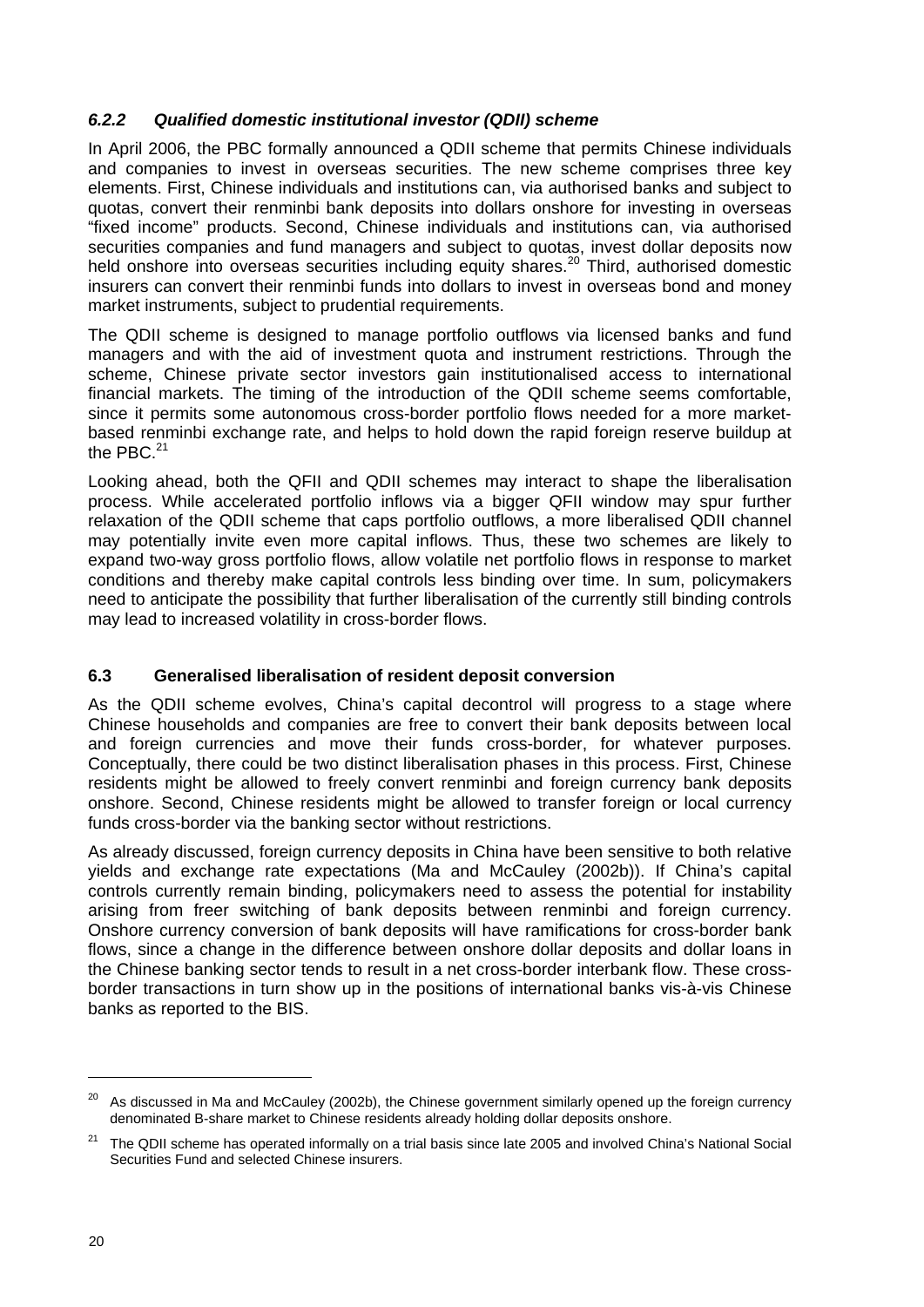An important liberalisation step was the January 2007 PBC/SAFE announcement of a \$50,000 ceiling on free two-way conversion between renminbi and foreign currency by Chinese individuals per person per year. On the reasonable assumption that 10 million wealthier Chinese residents could take full advantage of this quota, the gross annual onshore switching of renminbi into dollars could reach \$500 billion or nearly 25% of the total renminbi household savings deposits as of 2006. This still partial liberalisation thus already allows much more than the 5% diversification upon liberalisation envisioned by Goldstein (2004). More importantly, within the \$50,000 quota, Chinese residents can freely transfer their dollar funds cross-border.

This possible shift under the \$50,000 ceiling can be usefully compared to other Asian benchmarks for both the level and variation of foreign currency deposits (Table 4). At one extreme, the share of foreign currency deposits is nearly half of the overall deposits in Hong Kong's liberal banking sector (Lai and Shi (2003)). At the other extreme, "deposit dollarisation" represents no more than 3% of the total deposits in India's restricted banking system. China's ratio rests in the middle, comparable to that of Taiwan and Korea. In the case of Indonesia, on the other hand, the recent history of high inflation may partly explain the relatively high share of dollar deposits in its onshore banking system. We think that Taiwan, where remaining controls on resident purchases of dollars essentially do not bind, may be the most relevant case for China – the ceilings of Taiwanese individuals and companies converting their NT dollars into US dollars are, respectively, \$5 million and \$50 million (US) a year.

Variation in the foreign currency deposit share could be a source of instability in cross-border capital flows. As restrictions on currency conversion are eased, one would expect that the holding of foreign currency deposits by residents could become more responsive to interest rate differentials and exchange rate expectations.<sup>22</sup> A regime of liberal currency switches of bank deposits thus might not only raise the average dollar share but make foreign currency deposits less sticky and thus raise their volatility. This volatility of the foreign currency deposit share, as measured by the annualised standard deviation of monthly changes in the share, ranges from 0.3 to 2.5 percentage points for the selected Asian markets (Table 4). Indonesia has the highest standard deviation, where much of the variation must reflect valuation changes from the volatile rupiah exchange rate rather than the flows that are of interest to policymakers.

Going beyond these summary statistics, Taiwan's case again provides the basis for a more relevant stress test since its foreign exchange regulations are essentially non-binding. The biggest shift to foreign currency holdings by Taiwanese bank depositors took place in the latter half of the Federal Reserve's tightening cycle in April–December 2000. This was a time when US dollar interest rates rose substantially above local interest rates against a backdrop of fairly stable expectations for the exchange rate – a bad but by no means a worst case scenario for the mainland. Then, Taiwan's foreign currency deposit share rose by 3.7 percentage points on an annualised basis. If we take this episode as a stress test for China, a rise of 4 percentage points in the foreign currency deposit share would imply a conversion of renminbi into dollar deposits on a scale of less than \$100 billion per annum. This sum is below the afore mentioned scenario of \$500 billion annual dollar purchase and well covered by China's current foreign reserve holding of \$1 trillion, even given the potential claims represented by short-term external debt of around \$170 billion. Hence, stress tests based on Asian experience indicate that China's new liberalisation measure of renminbidollar conversion would not appear to pose excessive liquidity risk.

 $22$  See Fung and McCauley (2001), and Ma and McCauley (2002a and 2002b). Other factors such as exchange rate volatility as well as confidence in the local financial system may also potentially affect the observed variation of the foreign currency deposit share.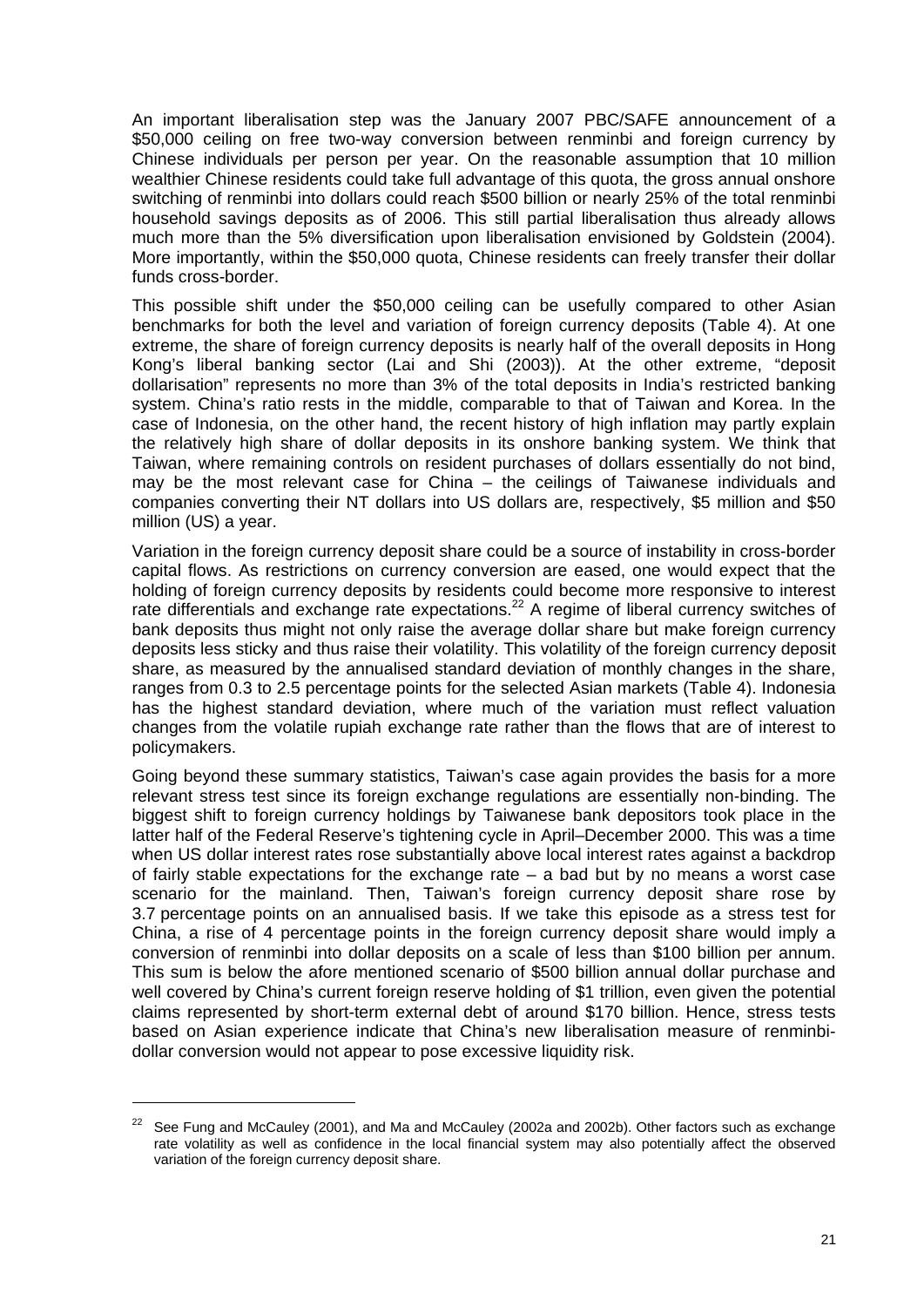| Ratio of foreign currency deposits to total deposits (2000-05) <sup>1</sup> |        |       |       |        |                  |                  |
|-----------------------------------------------------------------------------|--------|-------|-------|--------|------------------|------------------|
|                                                                             | China  | India | Korea | Taiwan | <b>Indonesia</b> | <b>Hong Kong</b> |
| Mean                                                                        | 6.63   | 2.89  | 4.22  | 5.27   | 18.10            | 46.48            |
| Maximum                                                                     | 8.02   | 3.42  | 7.59  | 6.38   | 23.50            | 48.30            |
| Minimum                                                                     | 4.30   | 2.31  | 2.79  | 3.38   | 14.67            | 44.37            |
| St Dev (annualised) <sup>2</sup>                                            | 0.84   | 0.32  | 0.92  | 0.70   | 2.53             | 1.67             |
| FC deposits $(\$bn)^3$                                                      | 161.57 | 3.97  | 18.63 | 45.27  | 19.22            | 249.31           |

Table 4

1 Monthly data, in per cent; total deposits include both local and foreign currency deposits.<sup>2</sup> Annualised standard deviation of monthly changes in the percentage share.  $3$  End of 2005.

Source: CEIC; authors' estimates.

Nevertheless, two implications of such a scenario are worth exploring. First, as Chinese residents switch renminbi into dollars and the banks sell dollars for renminbi, the PBC could well be on the other side of the market selling dollars to banks. Other things being equal, Chinese banks might add the proceeds to their offshore interbank deposits or holdings of dollar securities. This would entail a shift of China's external assets from the official sector to the banking system, amounting to the privatisation of China's official dollar holdings. Thus the dollar exposure would be more evenly distributed across the economy rather than concentrated in the official sector.

Second, an abrupt shift from renminbi to dollar deposits could pose challenges to monetary policymaking. Since dollar deposits are excluded from the current Chinese M2 measure, this shift would slow down M2 growth, other things being equal. Should this deceleration of M2 be taken seriously and resisted with lower policy rates? Or should this measured M2 weakness be discounted as a reflection of a portfolio shift bearing no message about future growth and inflation? Once this broad question is answered, monetary operations would need to take into account any foreign exchange market intervention accommodating the initial deposit shift as well as the gap between reserve requirements on renminbi and foreign currency deposits.

Beyond easing the switching of deposits onshore between currencies is policy governing the transfer of foreign or local currency funds offshore through the banking sector. The January 2007 PBC/SAFE announcement also permits the \$50,000 per person per year to be transferred offshore. Thus, in one sense, the guidepost of liberalising foreign currency bank deposit outflows has been passed. However, cross-border renminbi flows could be allowed to take place only in phases. Renminbi bank inflows from abroad should not be an issue for the time being, since offshore renminbi funding is strictly prohibited, except the limited special arrangement of renminbi bank deposits in Hong Kong (HKMA (2006)). Similarly, renminbi bank outflows could for the time being only be contemplated vis-à-vis Hong Kong. Further down the road, with offshore renminbi deposits outside Hong Kong and offshore renminbi loans, the issue of internationalising the renminbi may come into view.

## **7. Conclusion**

We find that China's capital controls remain substantially binding. They prevent the equalisation of onshore renminbi yields and those implied by offshore NDFs. We also find that the observed convergence of short-term interest rates between China and the United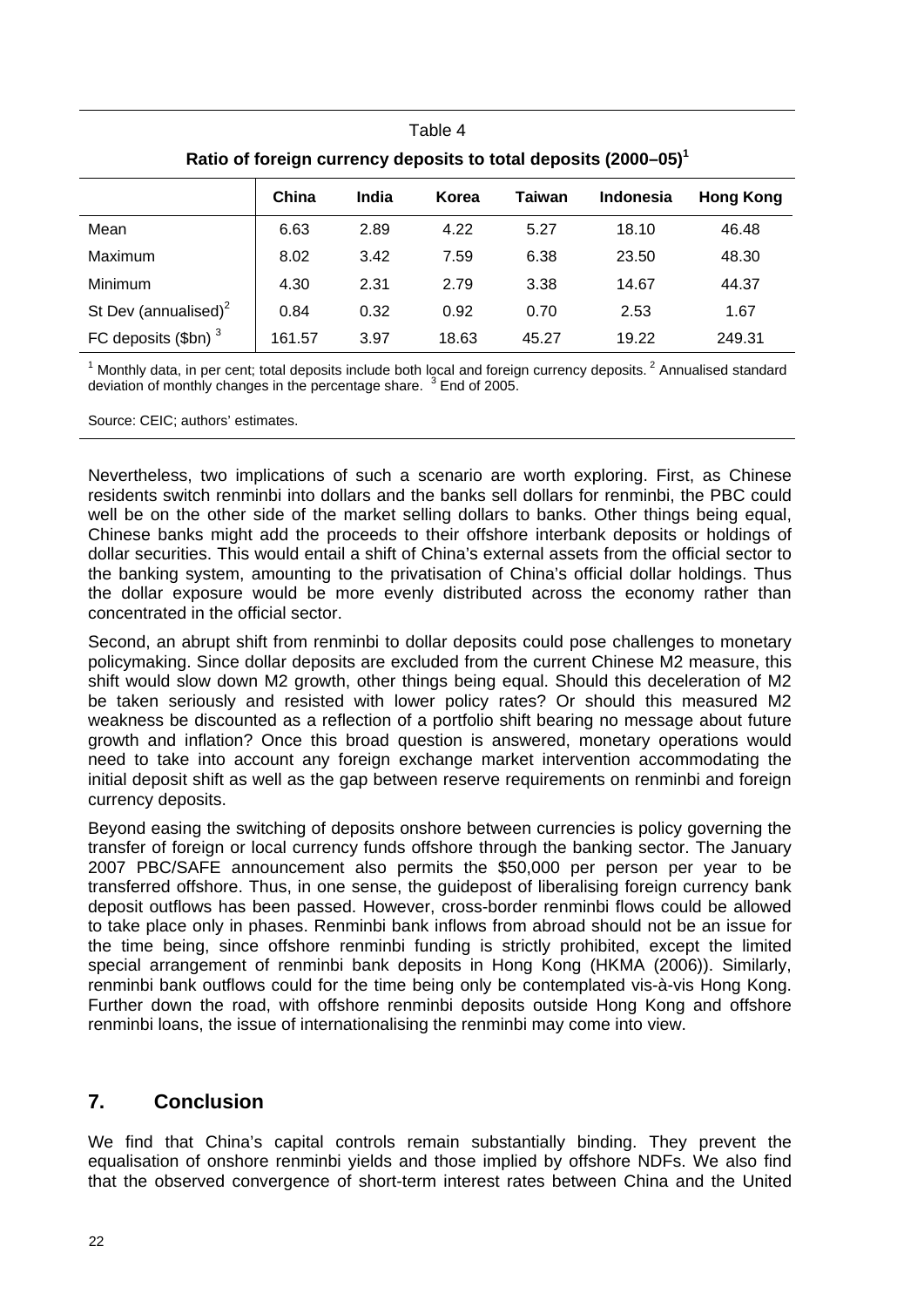States was more characteristic of the mid- to late 1990s than of the years since. With its remaining capital controls, China's short-term interest rate setting seems less imported from the United States than either that of Hong Kong as a small open economy with a hard dollar peg or that of the euro area as a large economy with a flexible exchange rate. That said, capital flows between China and the rest of the world do respond to interest rate differentials and to expected exchange rate changes.

We have interpreted the partial convergence of onshore and offshore renminbi yields since July 2005 as reflecting the authorities' choice to act as if they were bound by interest rate parity. That is, in the transition from the pegged regime, the Chinese authorities found it convenient to take the burden off the capital controls by signalling a rate of appreciation against the dollar that is broadly consistent with the dollar-renminbi interest rate differential. We also recognise an element of unintended and temporary relaxation of capital controls resulting from financial market development getting ahead of the controls.

Over time, financial market development and further decontrols should pave the way for phased integration of China into the global market and diminish the importance of remaining controls. However, the latest onshore/offshore gaps remain large and it would be premature to assume that the authorities would not test the effectiveness of capital controls in a major way as monetary and exchange rate policies evolve. Finally, our findings may also help shed light on how policymakers in China may pace the country's ongoing capital account liberalisation. Our analysis suggests that the choices regarding liberalisation will affect more than the form of inflows.

## **References**

Cheung, Yin-Wong, Menzie D Chinn and Eiji Fujii (2003): "The Chinese economies in global context: the integration process and its determinants", *NBER Working Paper*s no 10047, October.

Cho, Yoonje and Robert N McCauley (2003): "Liberalising the capital account without losing balance: lessons from Korea", "China's capital account liberalisation: international perspectives", *BIS Papers*, no 15, April, pp 75–92.

Debelle, Guy, Jacob Gyntelberg and Michael Plumb (2006): "Forward currency markets in Asia: lessons from the Australian experience", *BIS Quarterly Review*, September, pp 53–64.

Eichengreen, Barry (2005): "Is a change in the renminbi exchange rate in China's interest?" *Asian Economic Papers*, Vol 4, no 1, pp 40–75.

Frankel, Jeffrey (1992): "Measuring international capital mobility: a review", *American Economic Review*, vol 82, no 2, pp 197–202.

- (2006): "On the renminbi: the choice between adjustment under a fixed exchange rate and adjustment under a flexible rate", *Understanding the Chinese Economy*, edited by Gerhard Illing, *CESifo Economic Studies*, Munich.

Fung, Ben and Robert N McCauley (2001): "Analysing the growth of Taiwanese deposits in foreign currency", *BIS Quarterly Review*, September, pp 49–56.

Goldstein, Morris (2004): "Adjusting China's exchange rate policies", *Institute of International Economics Working Paper*, no 04-01.

Hong Kong Monetary Authority (2006): "Hong Kong's renminbi business two years on", *HKMA Quarterly Bulletin*, pp 38–43, March.

Jin, Lou and Zinai Li (2005): "A study of the efficacy of China's capital controls", *World Economy*, no 8, August, pp 22–31 (in Chinese).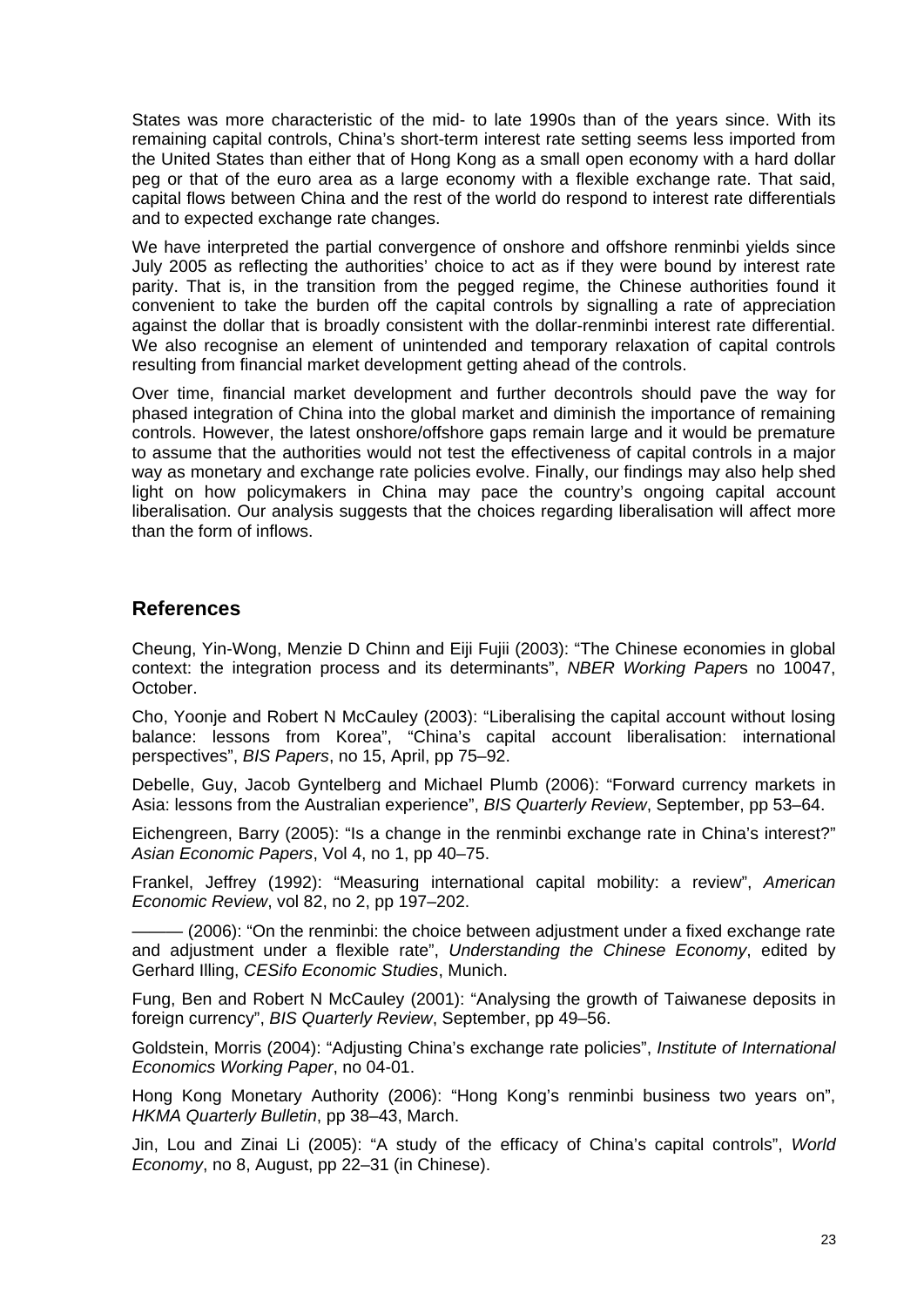Kawai, Masahiro and Shinji Takagi (2003): "Rethinking capital controls: the Malaysian experience", *Macroeconomics Working Papers*, no 473, May, the East Asian Bureau of Economic Research.

Lai, Kitty and Joanna Shi (2003): "Factors influencing the share of Hong Kong dollar deposits in total deposits", *HKMA Quarterly Bulletin*, pp 15-22, September.

Lane, Philip and Gian Maria Milesi-Ferretti (2006): "The external wealth of nations Mark II: Revised and extended estimates of foreign assets and liabilities, 1970–2004", *IMF Working Papers*, no 06/69.

Ma, Guonan and Robert N McCauley (2002a): "Following Chinese banks' foreign currency liquidity", *BIS Quarterly Review*, June, pp 18–19.

——— (2002b): "Rising foreign currency liquidity of banks in China", *BIS Quarterly Review*, September, pp 67–73.

——— (2003): "Opening China's capital account amid ample dollar liquidity", in "China's capital account liberalisation: international perspectives", *BIS Papers*, no 15, April, pp 25–34.

——— (2004): "Tracing China's foreign exchange liquidity", *BIS Quarterly Review*, March, pp 26–27.

Ma, Guonan, Corrinne Ho and Robert N McCauley (2004): "The markets for non-deliverable forwards in Asian currencies", *BIS Quarterly Review*, June, pp 81–94.

McCauley, Robert N and Y K Mo (2000): "Foreign currency deposits of firms and individuals with banks in China", *BIS Quarterly Review*, August, pp 35–39.

Otani, Ichiro and Siddharth Tiwari (1981): "Capital controls and interest rate parity: the Japanese experience 1978-81", *IMF Staff Papers*, December, pp 793–815.

Prasad, Eswar, Thomas Rumbaugh and Qing Wang (2005): "Putting the cart before the horse? Capital account liberalization and exchange rate flexibility in China", *IMF Policy Discussion Papers*, PDP/05/01, January.

Prasad, Eswar and Shang-Jin Wei (2005): "The Chinese approach to capital inflows: patterns and possible explanations", *IMF Working Papers*, no 05/07, April.

Song, Wenbin (1999): "A study of China's capital flight: 1987–1997", *Economic Research*, No 5, May (in Chinese).

State Administration of Foreign Exchange (2004): "Reporting rules by financial institutions on unusual large foreign exchange transactions", Beijing, October.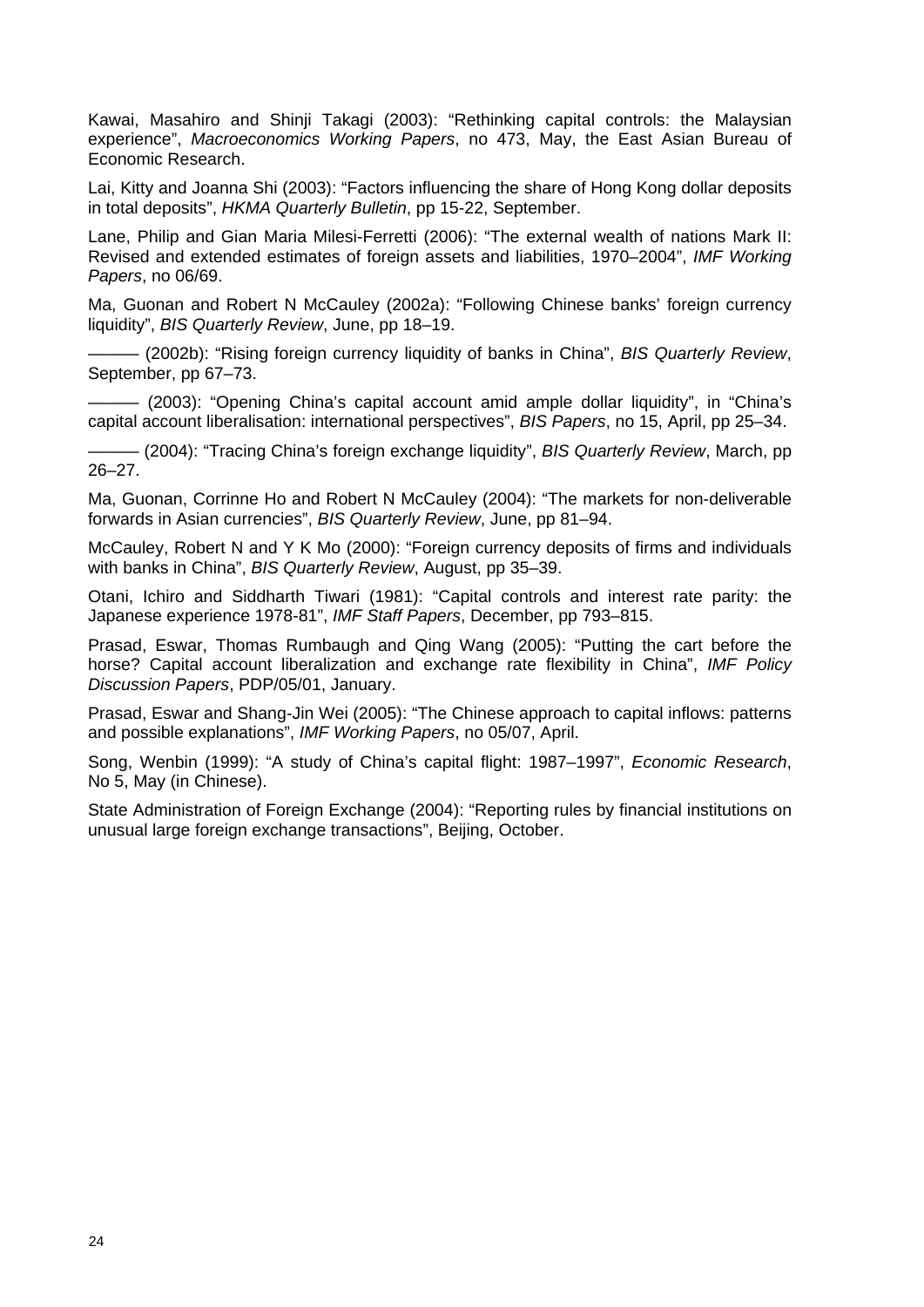## **Appendix 1**

## **The spread between onshore yields and NDF-implied offshore yields**

In the absence of capital controls, the forward exchange rate of the home currency is linked by arbitrage to its spot rate and the interest rate differential between the home currency and the dollar through the covered interest parity condition (Ma et al (2004))

 $F = S(1+r)/(1+r^2)$ 

where F is the forward rate, S the spot rate, r the interest rate on the home currency and r<sup>§</sup> the dollar interest rate. When there are no cross-border restrictions, borrowing and lending ensure that the above holds.

However, when capital controls bind, non-residents may not have full access to onshore credit or placements, giving rising to NDFs.

 $NDF = S(1+i)/(1+i^5)$ 

where *i* is the NDF-implied yield on the home currency offshore. Note that by definition, i is not constrained by the zero lower bound and could be substantially negative. To the extent that the arbitrage between the onshore money market and offshore NDF market is effectively constrained by capital controls, the NDF-implied offshore interest rate, *i*, can differ considerably from the interest rate prevailing in the onshore money market, *r*. A large and persistent onshore/offshore spread  $(r - i)$  indicates the presence of effective cross-border restrictions. The sign of the yield gap may also reveal prevailing market conditions – a positive sign implies appreciation pressures on the home currency in presence of capital controls and vice versa.

While a persistently big onshore/offshore yield gap indicates market segmentation, a temporary narrower gap may not necessarily suggest less effective capital controls. One possibility is that market conditions are such that appreciation or depreciation pressures on the currency happen to be largely absent so that the estimated yield gap is relatively small.

Another, in principle equivalent, approach is to estimate the implied onshore yield on the home currency using the onshore deliverable forwards and then to compare it to the NDFimplied offshore yield. Alternatively, one may directly compare the onshore deliverable forwards with their NDF counterparts to derive a forward premium spread. The merits of these different approaches depend in part on data availability and market liquidity. In China's case, these alternative measures may become more useful over time, as the relevant onshore markets develop and data become more available.

## **Appendix 2**

We test the following three hypotheses. (1) The USD/renminbi interest rate differential (in absolute terms) is significantly different from zero. (2) The differential has shown a trend decline. (3) The average differential or its trend changed during the sample period. Our tests are based on the three measures of interest rates in Graph 6 for the period of July 1997 to July 2005 and allow for possible data breaks within this sample period. Table 5 reports the test results, confirming the view that China's capital controls remain effective.

First, for the whole sample period of 1997–2005 or for subsamples, the absolute values of the dollar/renminbi nominal interest rate differentials differ significantly from zero for all three interest rate measures. Second, though it appears from the entire sample period that the differential was trending downwards, the hypothesis of a declining trend in the dollar/renminbi interest rate differentials is rejected within the subsamples.